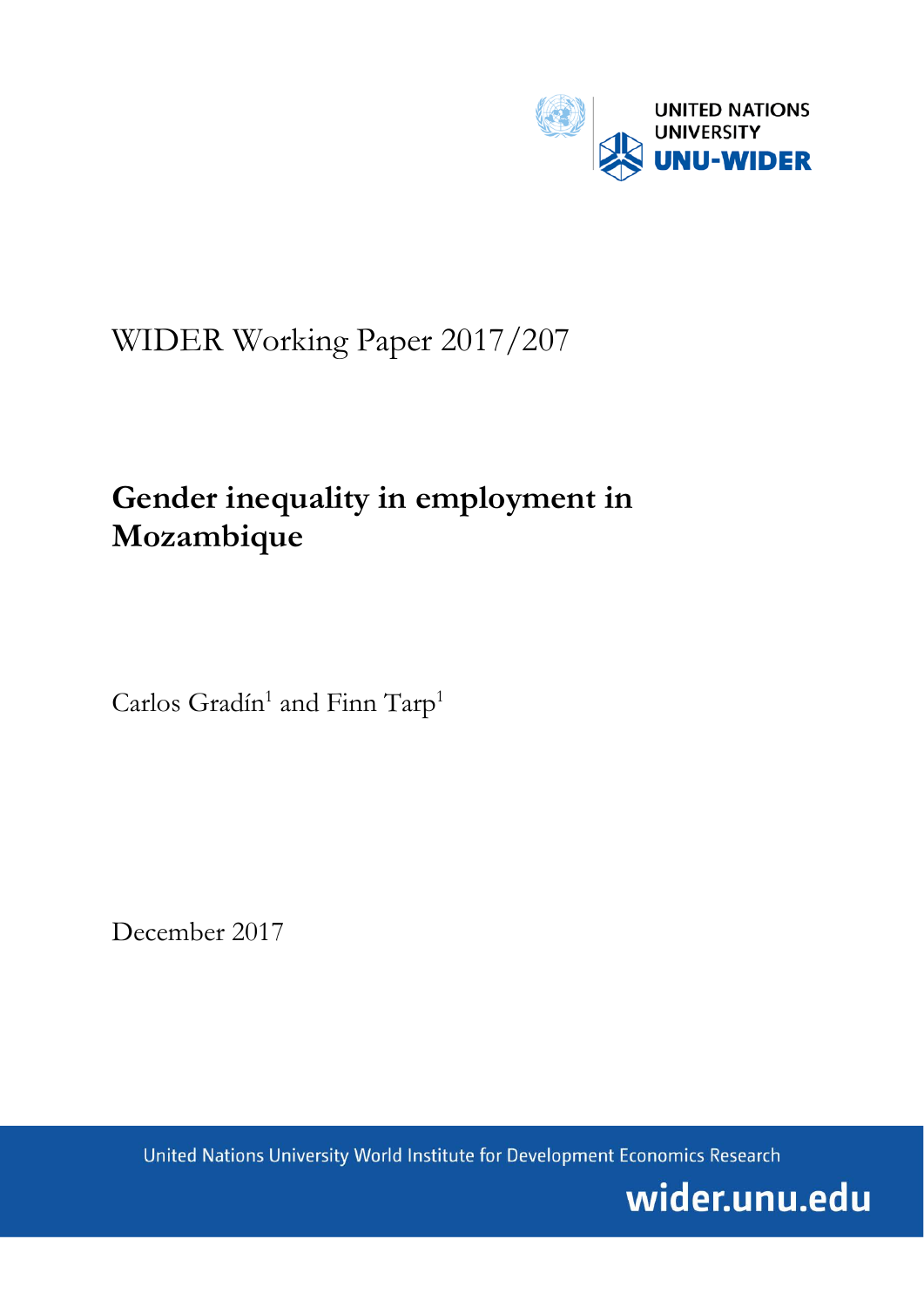**Abstract:** We investigate the trend in the gender employment gap in the expanding nonsubsistence sector of the economy in Mozambique, a country still characterized by a large subsistence agricultural sector. We show evidence that the gender gap has widened over time and we identify two factors strongly associated with it. One factor is the still relatively lower level of female human capital, with less attained education, as well as literacy and Portuguese proficiency rates. The lower conditional employment probabilities of married women, as compared with men, is the other factor. These findings point at expanding women´s education and facilitating the access of married women to the emerging labour market as the most effective ways of achieving a more inclusive growth path that does not leave women behind.

**Keywords:** gender, employment, education, Mozambique.

**JEL Classification:** J16, J61, J71, O15, O55.

Copyright © UNU-WIDER 2017

Information and requests: publications@wider.unu.edu

ISSN 1798-7237 ISBN 978-92-9256-433-9 <https://doi.org/10.35188/UNU-WIDER/2017/433-9>

Typescript prepared by Ans Vehmaanperä

Katajanokanlaituri 6 B, 00160 Helsinki, Finland

The views expressed in this paper are those of the author(s), and do not necessarily reflect the views of the Institute or the United Nations University, nor the programme/project donors.

<sup>1</sup> UNU-WIDER, Helsinki, Finland; corresponding author g[radin@wider.unu.edu](mailto:gradin@wider.unu.edu)

This study has been prepared within the UNU-WIDER project on ['Inclusive growth in Mozambique - scaling-up research and](https://www.wider.unu.edu/node/461) [capacity'.](https://www.wider.unu.edu/node/461) 

The United Nations University World Institute for Development Economics Research provides economic analysis and policy advice with the aim of promoting sustainable and equitable development. The Institute began operations in 1985 in Helsinki, Finland, as the first research and training centre of the United Nations University. Today it is a unique blend of think tank, research institute, and UN agency—providing a range of services from policy advice to governments as well as freely available original research.

The Institute is funded through income from an endowment fund with additional contributions to its work programme from Denmark, Finland, Sweden, and the United Kingdom.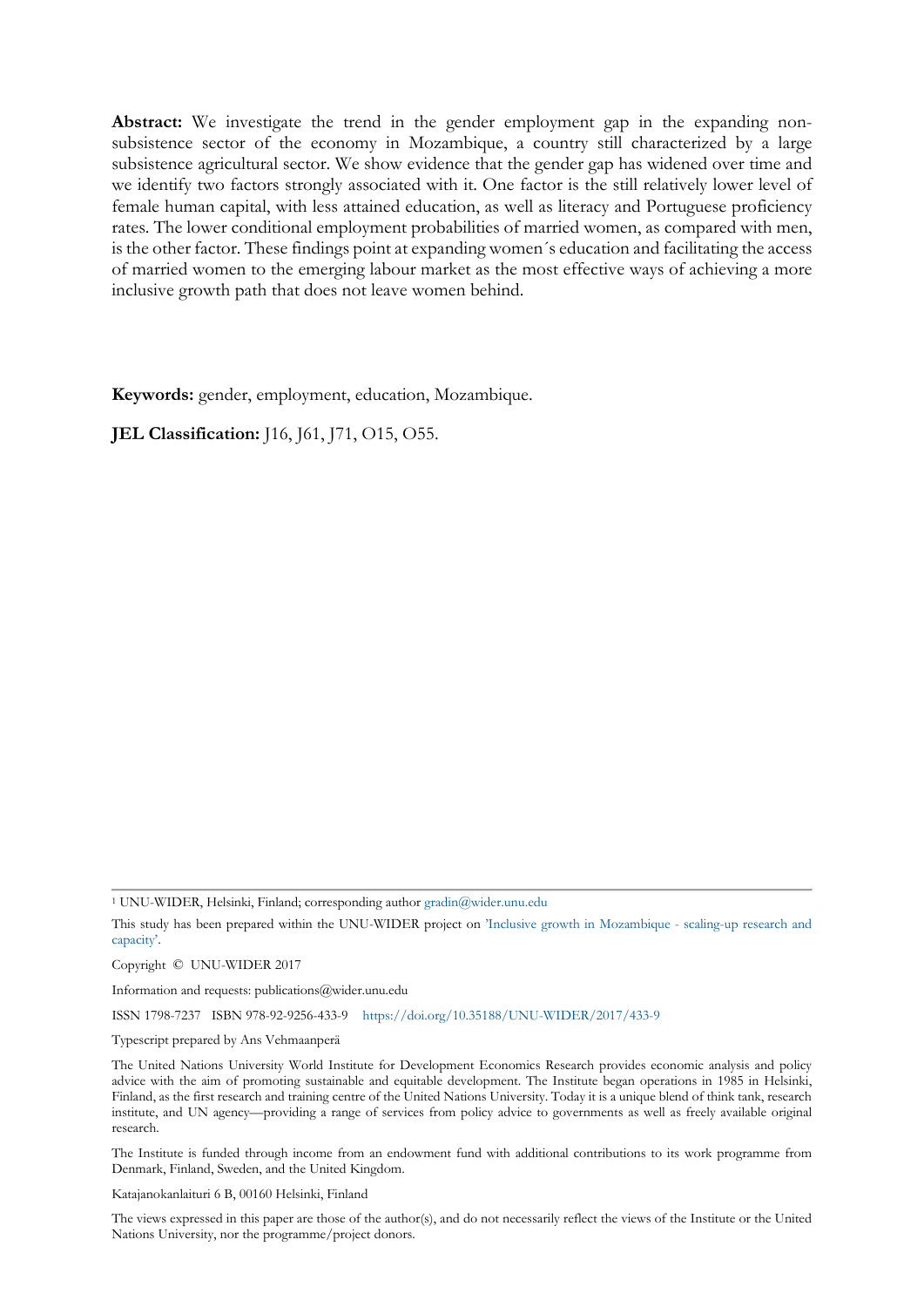## **1 Introduction**

Labour markets in low-income countries are characterized by the major size of the agricultural sector, as well as by the larger proportion of the labour force working in small family businesses without remuneration (e.g. Rosenzweig, 1988). Under these conditions, the female labour force tends to be large, but a well-known hypothesis in development economics states that it may follow a U-shaped relationship with structural change (e.g. Goldin, 1995; Mammen and Paxson, 2000). This is based on empirical evidence and the predictions of basic labour supply models. According to these, economic development shrinks the subsistence sector and expands paid blue-collar jobs, especially in the manufacturing sector, that tend to exclude married women. This exclusion may be the result of prevailing social norms and women's preferences, but also of the high fixed costs for working out of home relative to the low pay received, in a context of high fertility rates. The improvement in the economic opportunities of men relative to (married) women brought about by economic development may then imply a drop in female labour force participation. This trend is reversed only in a later stage, when women outperform men in terms of education, when fertility rates drop, and when there is enough supply of white-collar jobs, those typically filled by women.

Gaddis and Klassen (2014) recently claimed that this hypothesis might well describe the path followed by developed economies in the past, but they found little empirical support for its relevance in current developing countries, especially regarding the declining portion of the U. According to these authors, historical contingent initial conditions would be more relevant to determine female labour force participation trends than secular development trends. In the sub-Saharan region, the ratio of female to male employment rates has been associated positively with democracy, gross domestic investment, primary education, and urbanization, and negatively with real GDP per capita, foreign direct investment, sex population ratio, and being a net oil-exporting country (Anyanwu and Augustine, 2013).

Mozambique is a low-income country in the sub-Saharan region. It has a predominantly maledominated culture, with the north remaining ''more 'traditional' than the southern and central parts of the country in terms of economic adaptation, socio-cultural organization and gender characteristics, including limited economic participation, high levels of early marriage and low levels of literacy among women'' (Tvedten, 2011: p. 4). Traditional gender relations are the result of Bantu peoples' customs with the influence of Muslim settlers along the coast and long-lasting Portuguese colonization, more recently reshaped by post-independence war, FRELIMO's socialist policies, and structural adjustment driven by IMF/World Bank (Tvedten, 2011). The country was characterized by high historical female labour participation rates (World Bank, 2012), but this occurred mostly in the subsistence agricultural sector. After the end of the long post-independence conflict in 1992, Mozambique engaged in a profound transformation of its resource-rich economy, that increased the presence of men and women in a growing non-subsistence sector.

In this context, the aim of this paper is to analyse post-war trends in (non-subsistence) employment rates in Mozambique, to assess how inclusive the current growth pattern is for women. Gender equality in employment is key for the fulfilment of at least two important Sustainable Development Goals: achieving gender equality and empowerment of all women and girls (Goal 5) and promoting inclusive and sustainable economic growth, employment and decent work for all (Goal 8). We also aim at identifying the drivers of the gender employment gap. On the one hand, we analyse the role of distinct worker characteristics of men and women, such as human capital, location, ethnicity, or migration. On the other hand, the role of distinct employment probabilities by sex conditional on those characteristics (e.g. employment rates being different for urban married men and women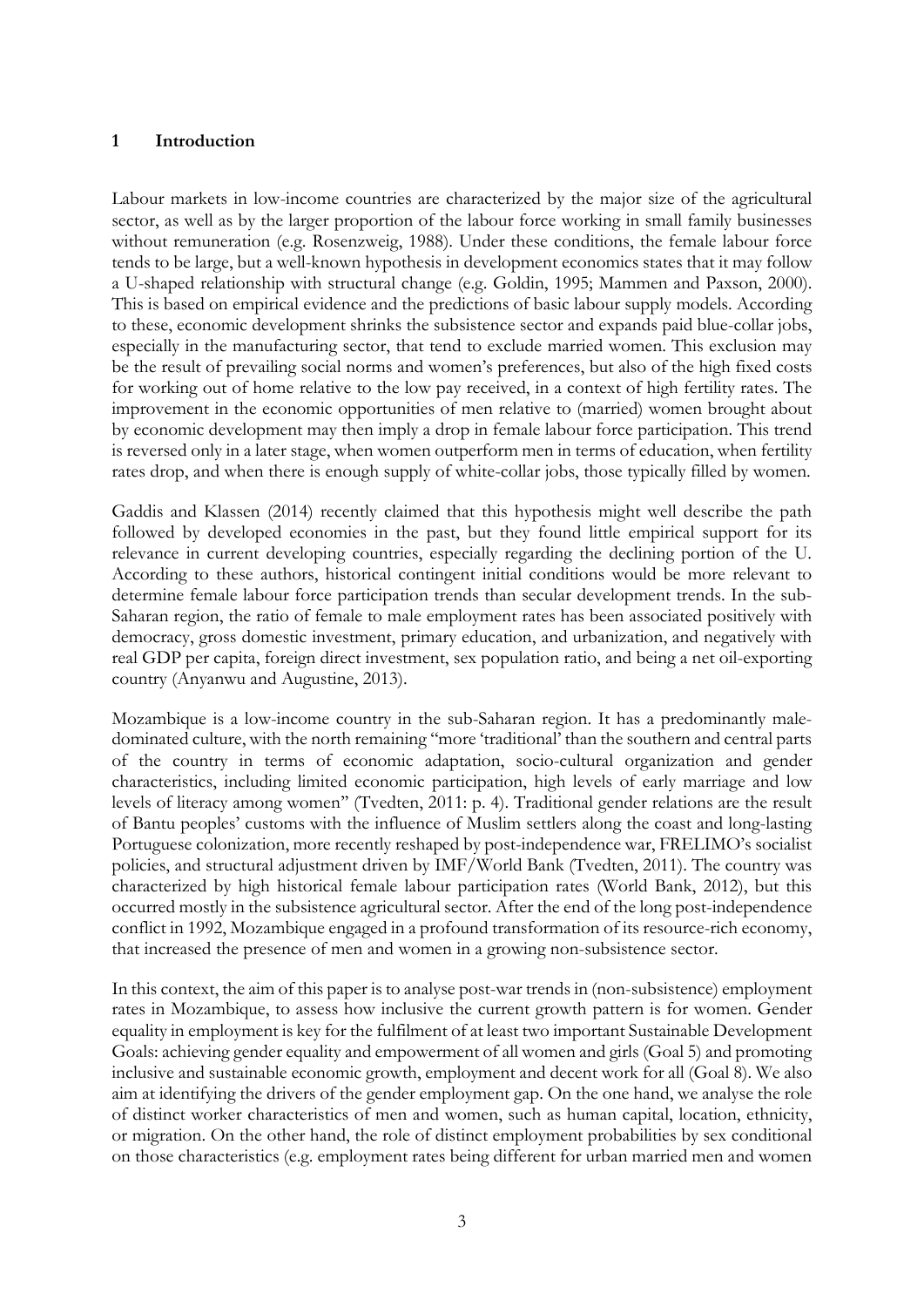with high education). Combining both types of factors, we aim at explaining the gender gap in employment.

## **2 Data and main variables**

-

In our analysis, we combine information from available censuses and household budget surveys. We use the public use microdata samples of the 1997 and 2007 censuses conducted by *Instituto Nacional de Estatística*, harmonized by the Integrated Public Use Microdata Series (IPUMS-I, Minnesota Population Center, 20[1](#page-3-0)5).<sup>1</sup> The analysis will be complemented with labour information obtained from the two most recent household budget surveys, *Inquéritos aos Orçamentos Familiares*  (IOF) 2008/9 and 2014/15. These surveys help to provide more up-to-date information, although more limited and with smaller samples than in censuses.

The samples consist of the population aged 15 and older resident in private households. This implies a total of 828,113 and 1,055,655 individual observations from the 1997 and 2007 censuses, respectively, and 27,123 and 31,291 in the two surveys. In the 2014/15 survey, people may have been interviewed in different quarters, and thus the pool has 81,193 observations in total.<sup>[2](#page-3-1)</sup>

Measuring employment in developing countries is challenging due to widespread informality, seasonality of most jobs, or the fact that most work occurs within small family farm plots. Very often, the border between domestic chores and helping the family business is not very clear. In fact, the amount of employment will be different depending on the source used. We consider here two different definitions of employment, one more extensive, the other more restricted. In all cases, the employment status is determined during the reference week.<sup>[3](#page-3-2)</sup> According to the first definition, *total employment*, the employed population generally consists of persons working for pay for an employer, self-employed persons, unpaid family workers engaged in the production of economic goods, and persons who have a job but were temporarily absent for some reason. A second narrower measure of employment, that we call the *employment in the non-subsistence sector*, excludes those working in the primary sector and family workers. It is the latter definition of employment in which we are more interested, the former is taken as a reference.

The determinants of employment considered in the analysis are grouped into the following categories. Available economic opportunities as well as possible differences in prevailing social norms are captured by the area (rural or urban) and province of residence. Human capital is considered using literacy (ability to read and write) and attained education: none, some primary, lower primary, upper primary, lower secondary, upper secondary, technical, higher education (at least some college or normal school). We also consider whether the adult is currently attending school. Among the demographic factors that may influence employment we include age (in brackets) and disability status. We also include marital status with an interaction with partner's employment, to take account of the fact that labour participation, especially for women, may be

<span id="page-3-0"></span><sup>1</sup> The last 2017 census is not available, and Mozambique does not have a regular Labor Force Survey (only the *Inquérito Integrado à Força de Trabalho*, 2004/2005).

<span id="page-3-1"></span> $2$  30,105 individuals interviewed in the first quarter, 25,802 in the second, and 25,286 in the last one.

<span id="page-3-2"></span><sup>&</sup>lt;sup>3</sup> The reference week was the last week of July 1997 or 2007 in the censuses, and the week before the interviews spread between September 2008 and August 2009 in IOF 2008/09. In IOF 2014/15 people were interviewed between August 2014 and February 2015, and between May and August 2015. This means that IOF is less affected by seasonality in some jobs.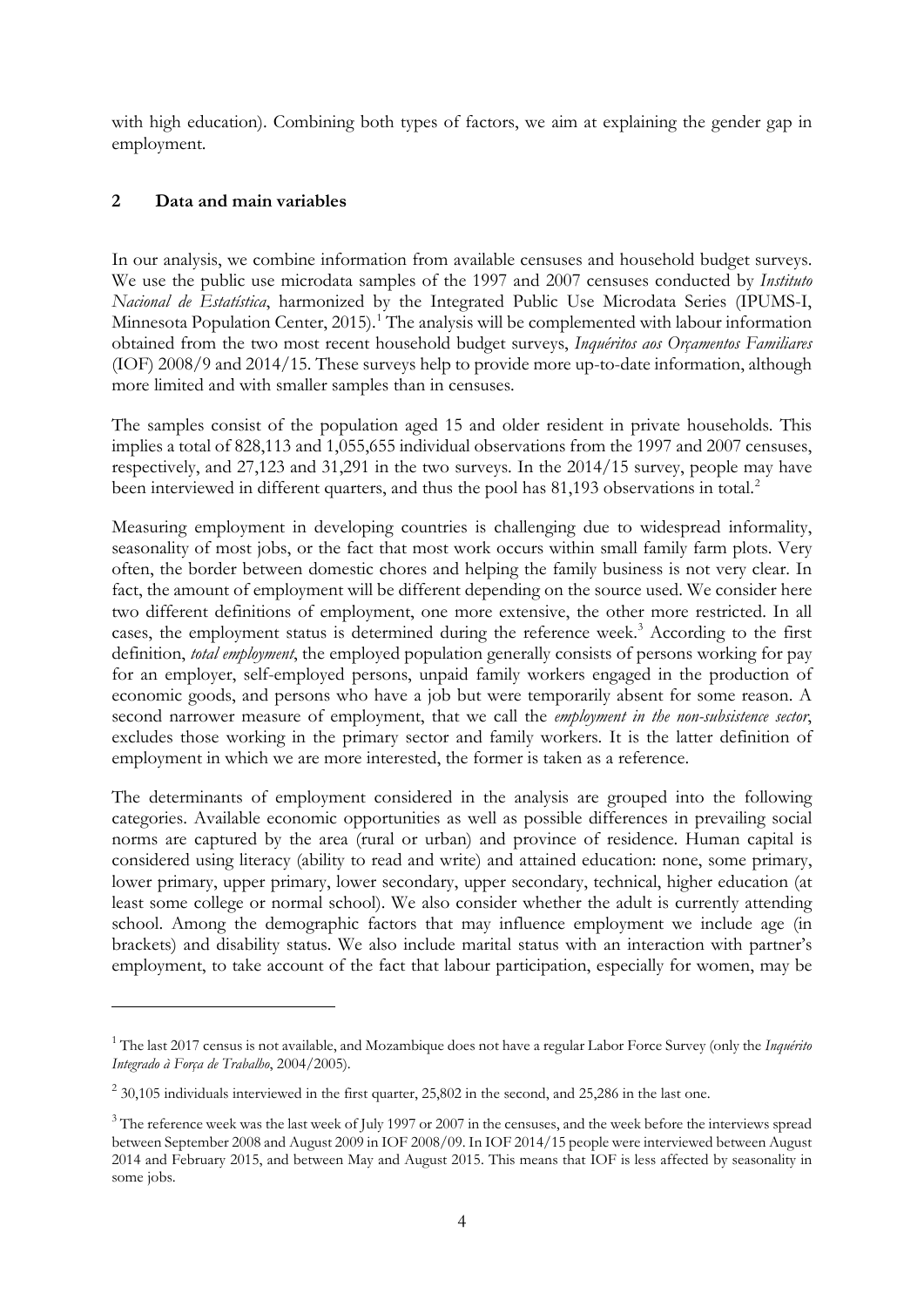different for married adults, and influenced by spouse's employment.<sup>[4](#page-4-0)</sup> We additionally include information regarding household size and composition (number of household members, number of children below 6 years old) to consider the traditional role of women as child care givers. Only in the case of the census data, we can include the ability to speak Portuguese in the set of variables measuring human capital, and consider other demographic factors such as migration status five years ago (non-migrants, internal migrants, migrants from abroad), citizenship, foreign-born status, ethnicity (white, Indian, other), and religion (none, Muslim, Christian, or other, only available in 2007).

### **3 Methodology**

-

The analysis will rely on a regression-based decomposition technique, in line with the classical Blinder (1973) - Oaxaca (1973) approach, adapted to the analysis of differential in employment probabilities. We will first identify the determinants of employment, estimating the probability  $P_i^g$ of the *i*th working-aged person with gender  $g(m)$  for men,  $f$  for women) to be employed conditional on individual and household characteristics, using a logit model:

$$
P_i^g = F(X_i^g \beta^g) = \frac{\exp(X_i^g \beta^g)}{1 + \exp(X_i^g \beta^g)}
$$
\n<sup>(1)</sup>

where F represents the logistic probabilistic cumulative distribution,  $X_i^g$  is a vector of individual or household characteristics describing *i*'s endowments, and  $\beta^g$  is the corresponding vector of coefficients that capture the statistical association of each characteristic with employment probabilities, when the other characteristics are controlled for (conditional employment probabilities). These regressions will be run separately for men and women to allow for the determinants of employment to vary across those population groups. That is, we allow for the fact that having a higher education or increasing the number of children in the household might differently affect the employment probability of a man compared with a woman, for example.

The employment rate for people of each sex  $(E^g)$  is equal to their average predicted probability, where the working-age population of each sex is given by  $N<sup>g</sup>$ :

$$
E^g = \overline{P^g} = \overline{F(X_i^g \hat{\beta}^g)} = \frac{1}{N^g} \sum_{i=1}^{N^g} F(X_i^g \hat{\beta}^g).
$$
 (2)

The gender employment gap is then given by the difference in the average probabilities:

$$
E^{m} - E^{f} = \overline{F(X_{i}^{m}\hat{\beta}^{m})} - \overline{F(X_{i}^{f}\hat{\beta}^{f})},
$$
\n(3)

Let us now consider the following counterfactual distribution:  $F(X_i^m \hat{\beta}^f)$ . It estimates the employment rate of women when they have male average characteristics  $(X_i^m)$ , while keeping their own conditional employment probabilities (determined by  $\hat{\beta}^m$ ). Or, alternatively, it also estimates the employment rate of men if keeping their own characteristics, they had female conditional

<span id="page-4-0"></span><sup>4</sup> Information is available when the partner is either the head or the head's spouse. Categories considered are: single, widowed, separated/divorced, married with working partner, married with non-working partner, and married with partner other than head or spouse.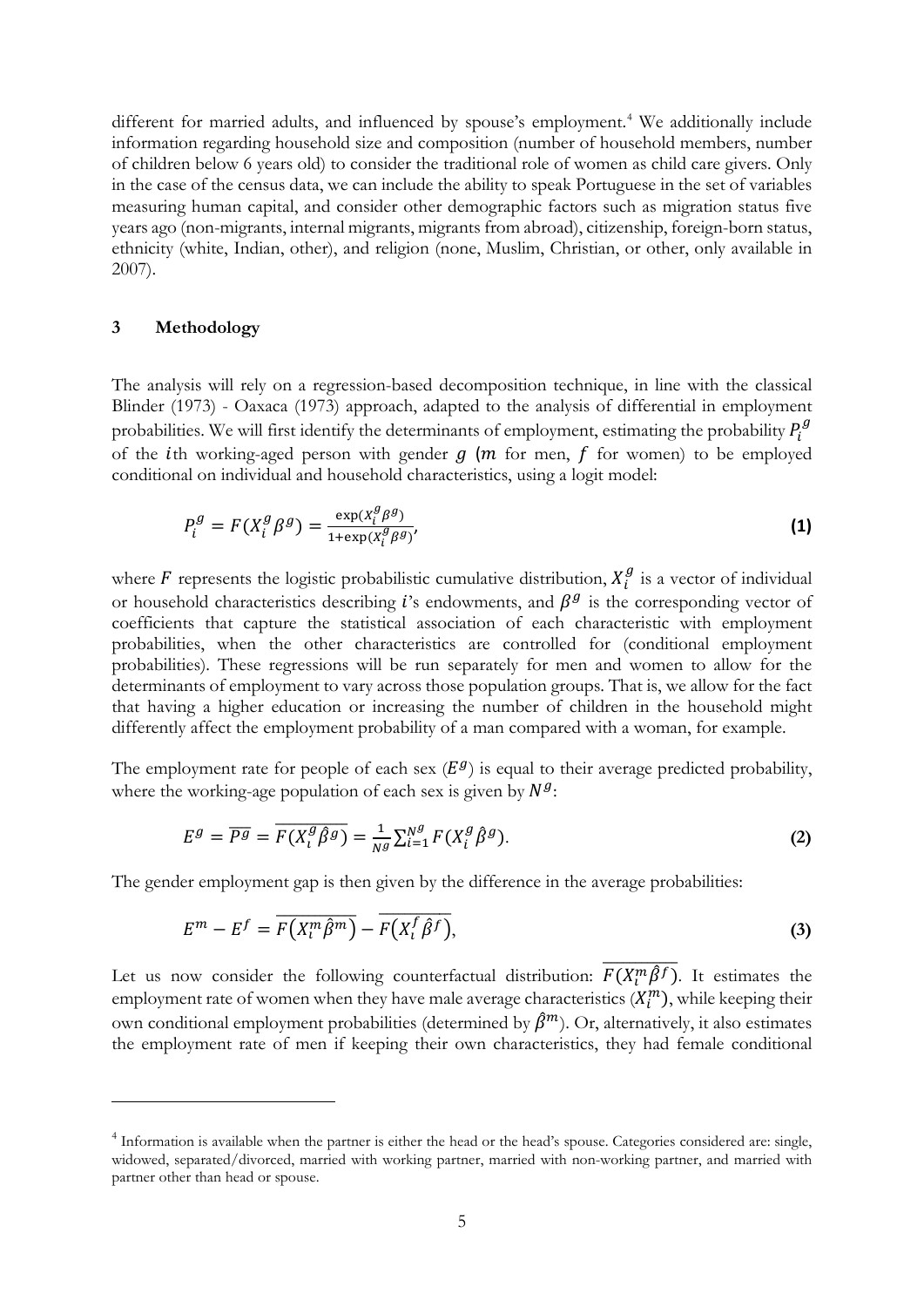employment probabilities. By just adding and subtracting this counterfactual, we can decompose the gender gap in employment into two distinct terms:

$$
E^{m} - E^{f} = \left[ \overline{F(X_{l}^{m}\hat{\beta}^{m})} - \overline{F(X_{l}^{m}\hat{\beta}^{f})} \right] + \left[ \overline{F(X_{l}^{m}\hat{\beta}^{f})} - \overline{F(X_{l}^{f}\hat{\beta}^{f})} \right].
$$
 (4)

The explained or characteristics effect, second term in (4), provides a measure of the employment gap that can be attributed to gender differences in characteristics (e.g. lower women's education, lower proportion of female singles, etc.). These differences result from gender inequalities that appear before entering the labour market, although, especially in the case of education, might be the result of anticipated labour discriminatory practices too. The unexplained or coefficients effect, first term in (4), gives a measure of how important the gender difference in conditional probabilities of employment in explaining the gender gap in employment is, because it measures the difference in employment when both sexes have the same average characteristics (those of men). This component will tend to be larger if both sexes have different employment rates conditional on characteristics (e.g. different employment rates of married men and women with high education, with children, living in Maputo, etc.). This might reflect differences in participation decisions but also any sort of discrimination in the access to employment (e.g. if women are not hired for doing blue-collar jobs because based on gender stereotypes these are regarded as better fitted for men).

A second possible counterfactual is  $\overline{F(X_i^f \hat{\beta}^m)}$ , shifting the roles of each gender by combining female characteristics with male conditional probabilities. This produces a different decomposition that has a slightly different interpretation:

$$
E^{m} - E^{f} = \left[ \overline{F(X_{t}^{m} \hat{\beta}^{m})} - \overline{F(X_{t}^{f} \hat{\beta}^{m})} \right] + \left[ \overline{F(X_{t}^{f} \hat{\beta}^{m})} - \overline{F(X_{t}^{f} \hat{\beta}^{f})} \right].
$$
 (5)

In (5), we first change the conditional probabilities of women, while they keep their own characteristics to produce the unexplained effect (second term) and then we also change female characteristics to produce the explained effect (now evaluated with female coefficients). That is, the main difference between (4) and (5) is the coefficients and characteristics of which sex are used to evaluate the corresponding explained and unexplained effects.

The detailed decompositions serve to identify the individual contribution of each characteristic (whether through the explained or unexplained effects). These detailed decompositions will be obtained by a linearization of the cumulative distribution function around the mean value of characteristics, to overcome the fact that there is no unique way to determine the contribution of each characteristic due to the non-linearity of the logit function. Here, we followed the linear approximation proposed by Even and Macpherson (1990, 1993), extended by Yun (2004). Then,

$$
W_k^{\Delta X} = \frac{\left(\bar{x}_k^m - \bar{x}_k^l\right)\hat{\beta}_k^l}{\left(\bar{x}^m - \bar{x}^f\right)\hat{\beta}^f}\left[\overline{F\left(X_l^m\hat{\beta}^f\right)} - \overline{F\left(X_l^f\hat{\beta}^f\right)}\right]
$$
 is the individual contribution of characteristic k

(k=1,..., K) to the characteristics effect in (4), while  $W_k^{\Delta \beta} = \frac{\bar{x}_k^m (\beta_k^m - \beta_k^j)}{\bar{x}_k^m (\hat{\beta}_k^m - \hat{\beta}_k^j)} \left[ \overline{F(X_i^m \hat{\beta}^m)} - \right]$  $\overline{F(X_i^m\hat{\beta}^f)}$  is its contribution to the coefficients effect. A similar approach can be used for the detailed decomposition of (5).

Although we will analyse the decomposition of both effects, it is well established in the literature that the detailed decomposition of the coefficients effect is hard to identify because it changes with affine transformations of the continuous regressors and with the omitted category in the case of dummy variables (Oaxaca and Ransom, 1999). In the case of dummies, the effect of the omitted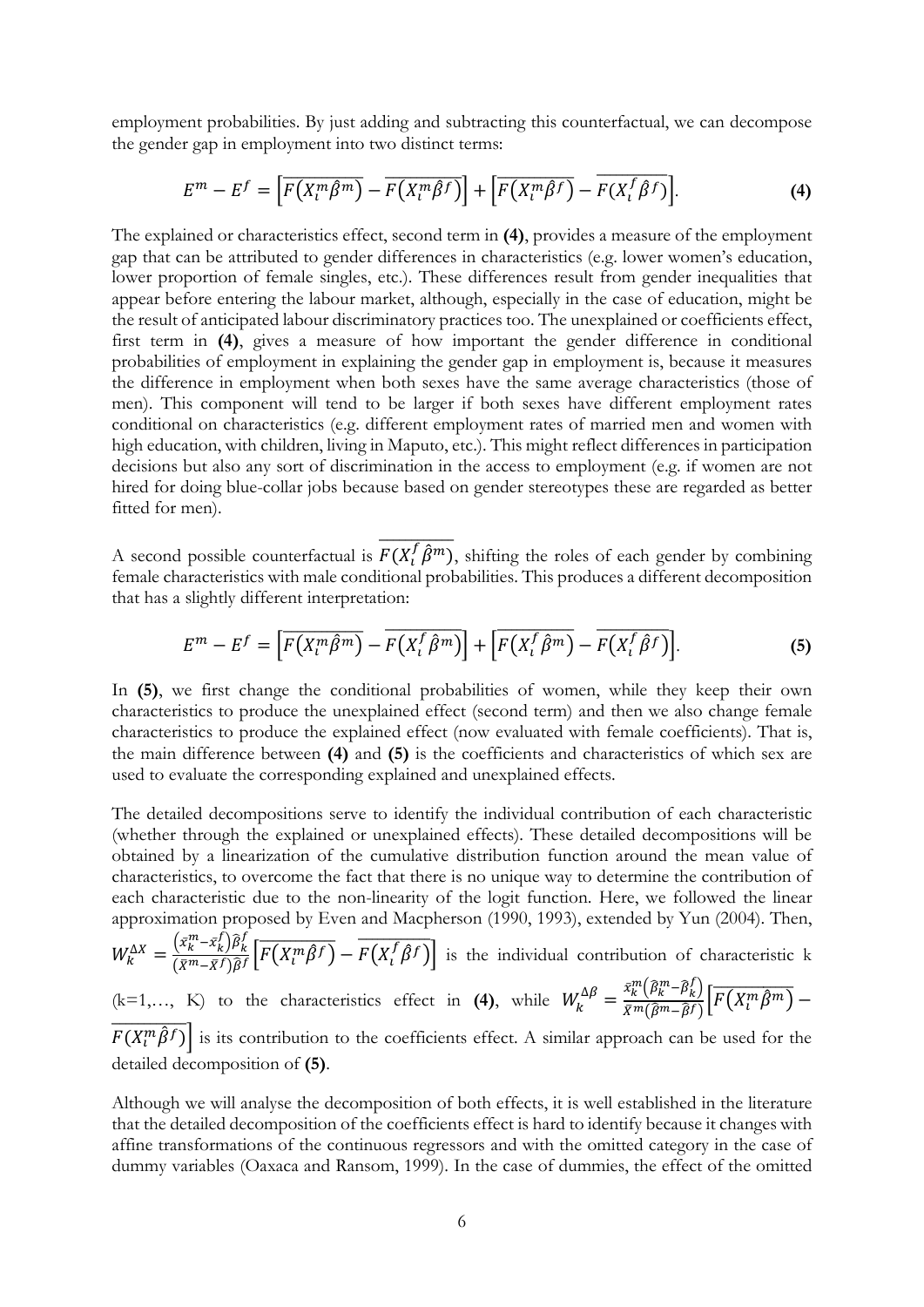variable is reflected in the intercept. Even if the literature offers some solutions for this problem (Gardeazabal and Ugidos, 2004; Yun, 2005a, b), these are all ad-hoc and not generally accepted (Fortin, Lemieux, and Firpo, 2011). Our reported results will thus be unnormalized. This problem, however, neither affects the detailed decomposition of the characteristics effect, nor the aggregate decomposition into characteristics and coefficients effects.

This approach is a case of the Recentered Influence Function (RIF) proposed by Firpo, Fortin, and Lemieux (2007, 2009). This is because the RIF of the employment rate is just the employment indicator variable (1 if employed, 0 otherwise).<sup>[5](#page-6-0)</sup> The common RIF approach would be estimated using the linear probability model (linear  $F$ ) instead of the logit. This would also be the classical approach of Blinder (1973) and Oaxaca (1973), applied to the gender gap in mean employment rates. We use here the logit regression instead of OLS (linear probability model) because of the better properties of the former when the dependent variable is a dummy.

Furthermore, this approach has some advantages compared with other approaches used for dealing with between-group differences in rates estimated using non-linear models like probit or logit (see, for instance, a brief discussion of these approaches in Gradín, 2009). First, the procedure is quite transparent and simple to compute, because it only requires estimates of the coefficients and sample means for the characteristics. Second, this procedure overrides the problem of path dependency that is common to all sequential approaches to nonlinear models, in which values of characteristics and/or coefficients of one group need to be switched with those of the other group. Third, unlike these sequential approaches, the detailed characteristics effect can be obtained without making any assumptions to match individuals of one group with the characteristics of another.

## **4 Employment and gender in Mozambique: an overview**

The total employment rates are lower for women than for men in the 1997 and 2007 censuses, and the gender gap increased by one percentage point between these years (from 6.8 to 7.9 percentage points in Table 1). The main reason among women for being out of employment in 2007 was housework (20.6 per cent of the female working-age population, compared with 5.6 per cent among men), with a lower proportion citing 'being in school' as the main reason (8.5 per cent of women, compared with 13.2 per cent of men). Total employment rates are higher and more similar for men and women in the IOFs, with no gender gap in 2008/09, and with a differential of about three percentage points in 2014/15. Despite the census and household budget surveys capturing diverse levels of total employment,<sup>[6](#page-6-1)</sup> both show declining employment rates for both sexes over time, in a period of increasing schooling rates.

There is a large gender gap in terms of the quality and intensity of employment in Mozambique (Table 1). Women are less likely than men to work in the emerging non-subsistence sector, as well as in the public sector or as employers. Women are more likely to work as self-employed without employees or as unpaid family workers and, on average, work less hours than men. On the other side, women are also more likely to have a permanent job. Female-headed households are disproportionally concentrated in smaller plots and show lower productivity than male-headed

-

<span id="page-6-0"></span><sup>&</sup>lt;sup>5</sup> See for example Essama-Nssah and Lambert (2012), where a rate is the FGT index when  $\alpha = 0$ .

<span id="page-6-1"></span><sup>&</sup>lt;sup>6</sup> For example, the censuses report a lower proportion of the working-age population who did not work during the reference week but had a job, as well as of those working as family helpers or self-employed (Table 1).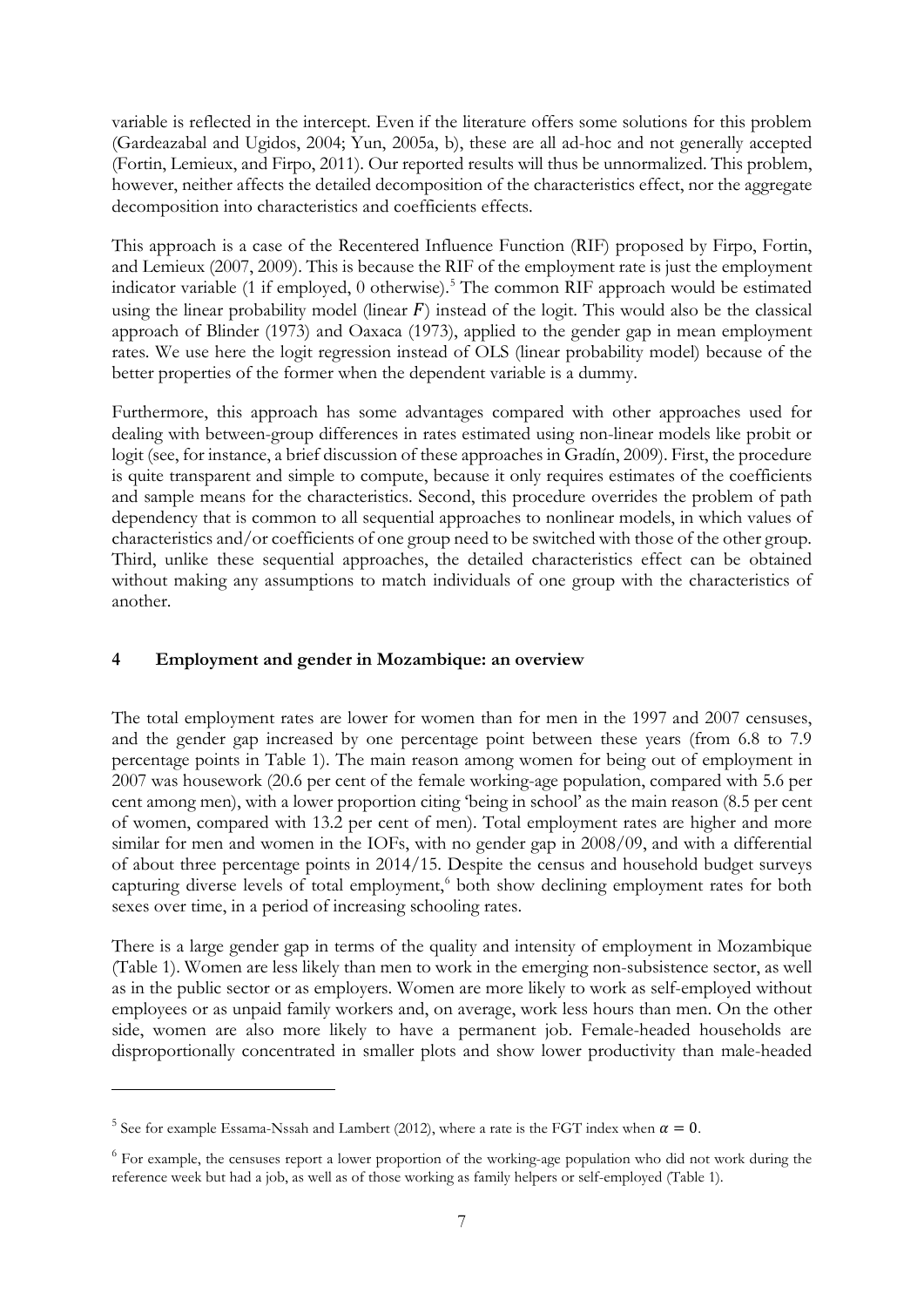households (Morgado and Salvucci, 2016). Furthermore, apart from their involvement in farm work, rural women in Mozambique still devote more time to household chores than in other countries (Arora, 2015).

Therefore, the gender gap in employment rates is much larger when it comes to employment in the non-subsistence sector. The magnitude of the gap depends on the source, almost 18 percentage points in the last census, 16 percentage points in the last IOF, but both sources point at an increase over time when compared with the previous one (1.5 and 2.5 additional percentage points respectively for 1997–2007 and 2008/09–2014/15). This indicates that despite their higher access to employment, women are lagging behind men in the development process of the Mozambican economy. This development is lowering total employment rates and expanding employment in the non-subsistence sector for both men and women, but the gender gap is in any case increasing. As Table 1 shows, there was a shift over time of employed workers from agricultural jobs to the nonfarm sector, especially services and sales, plant operators, and craft and related trades, but this shift was much clearer among men than among women.

|                                            | <b>Census</b> |      |                              |      | <b>IOF</b>     |      |         |      |
|--------------------------------------------|---------------|------|------------------------------|------|----------------|------|---------|------|
|                                            | 1997          |      | 2007                         |      | 2008/09        |      | 2014/15 |      |
|                                            | Women         | Men  | Women                        | Men  | Women          | Men  | Women   | Men  |
| Population aged 15 or older                |               |      |                              |      |                |      |         |      |
| Employed                                   | 67.5          | 74.4 | 65.8                         | 73.7 | 86.3           | 86.5 | 80.5    | 83.1 |
| worked                                     | 66.5          | 72.2 | 64.8                         | 72.3 | 77.6           | 78.1 | 62.3    | 68.2 |
| did not worked, had a job                  | 1.1           | 1.9  | 1.0                          | 1.2  | 8.7            | 8.4  | 18.2    | 14.9 |
| Employed in the non-subsistence sector*    | 5.2           | 21.6 | 8.4                          | 26.2 | 9.4            | 23.1 | 12.6    | 29.0 |
| Unemployed                                 | 0.2           | 1.4  | 0.3                          | 1.3  | 4.6            | 3.7  | 2.6     | 2.4  |
| Not in the labour force                    | 32.3          | 24.2 | 34.0                         | 25.1 | 9.1            | 9.8  | 16.9    | 14.5 |
| Due to housework                           | 20.7          | 6.0  | 20.6                         | 5.6  | $\blacksquare$ |      |         |      |
| Due to attending school*                   | 3.3           | 6.8  | 8.5                          | 13.2 | 6.0            | 8.8  | 6.2     | 8.3  |
| <b>Employed population</b>                 |               |      |                              |      |                |      |         |      |
| Self-employed                              | 67.7          | 65.1 | 79.3                         | 69.2 | 43.7           | 62.4 | 61.5    | 62.6 |
| with employees                             | 0.9           | 1.0  | 0.6                          | 1.5  | 0.4            | 1.3  | 1.3     | 3.5  |
| without employees                          | 29.6          | 27.5 | 43.0                         | 37.5 | 43.3           | 61.1 | 60.2    | 59.1 |
| Public sector                              | 0.7           | 3.3  | 1.3                          | 3.7  | 1.8            | 5.8  | 2.5     | 5.9  |
| Family worker without pay                  | 13.0          | 6.6  | 7.3                          | 4.4  | 51.1           | 17.1 | 31.1    | 14.3 |
| Permanent worker                           |               |      | $\qquad \qquad \blacksquare$ |      | 88.8           | 86.3 | 86.9    | 83.9 |
| Hours worked daily*                        | 7.0           | 8.9  | 9.9                          | 10.6 | 6.7            | 7.3  | 4.8     | 5.8  |
| By occupation                              |               |      |                              |      |                |      |         |      |
| Managers                                   | 0.2           | 0.6  | 0.3                          | 1.0  | 0.2            | 0.7  | 0.2     | 0.5  |
| Professionals                              | 0.2           | 0.8  | 0.4                          | 1.0  | 0.4            | 0.9  | 1.2     | 2.8  |
| Technicians                                | 0.5           | 1.8  | 1.7                          | 3.7  | 1.4            | 3.6  | 1.1     | 1.9  |
| Clerks                                     | 0.6           | 1.6  | 0.4                          | 0.8  | 0.4            | 0.7  | 0.5     | 1.0  |
| Service and sales                          | 1.8           | 3.9  | 7.6                          | 12.1 | 6.6            | 8.4  | 9.3     | 11.9 |
| Skilled agricultural, forestry and fishery | 91.2          | 68.5 | 86.8                         | 63.4 | 88.3           | 72.1 | 83.2    | 63.0 |
| Crafts and related trades                  | 0.8           | 10.0 | 0.7                          | 11.4 | 0.8            | 7.2  | 1.0     | 9.7  |
| Plant and machine operators and assemblers | 0.2           | 2.4  | 0.2                          | 2.7  | 0.1            | 1.8  | 0.6     | 4.8  |
| Elementary occupations                     | 3.7           | 9.4  | 1.8                          | 3.7  | 1.9            | 4.2  | 2.9     | 4.3  |

Table 1. Employment in Mozambique

Notes: \* In school = reason for not being in the labour force in the censuses; non-employed people attending school in IOF. Non-subsistence = Excluding family helpers and primary sector. Hours worked in IOF estimated from weekly hours worked (dividing by 7).

Source: Own construction using 1997 and 2007 census (IPUMS-I) and IOF 2008/09 and 2014/15.

This increasing gender gap in employment could be the result of gender differences in relevant characteristics, especially accumulated human capital, but also differences in location, migration, ethnicity, etc. Differences in human capital occur when women have less access to the relevant education due to prevailing social norms. Alternatively, the gap in employment could be the result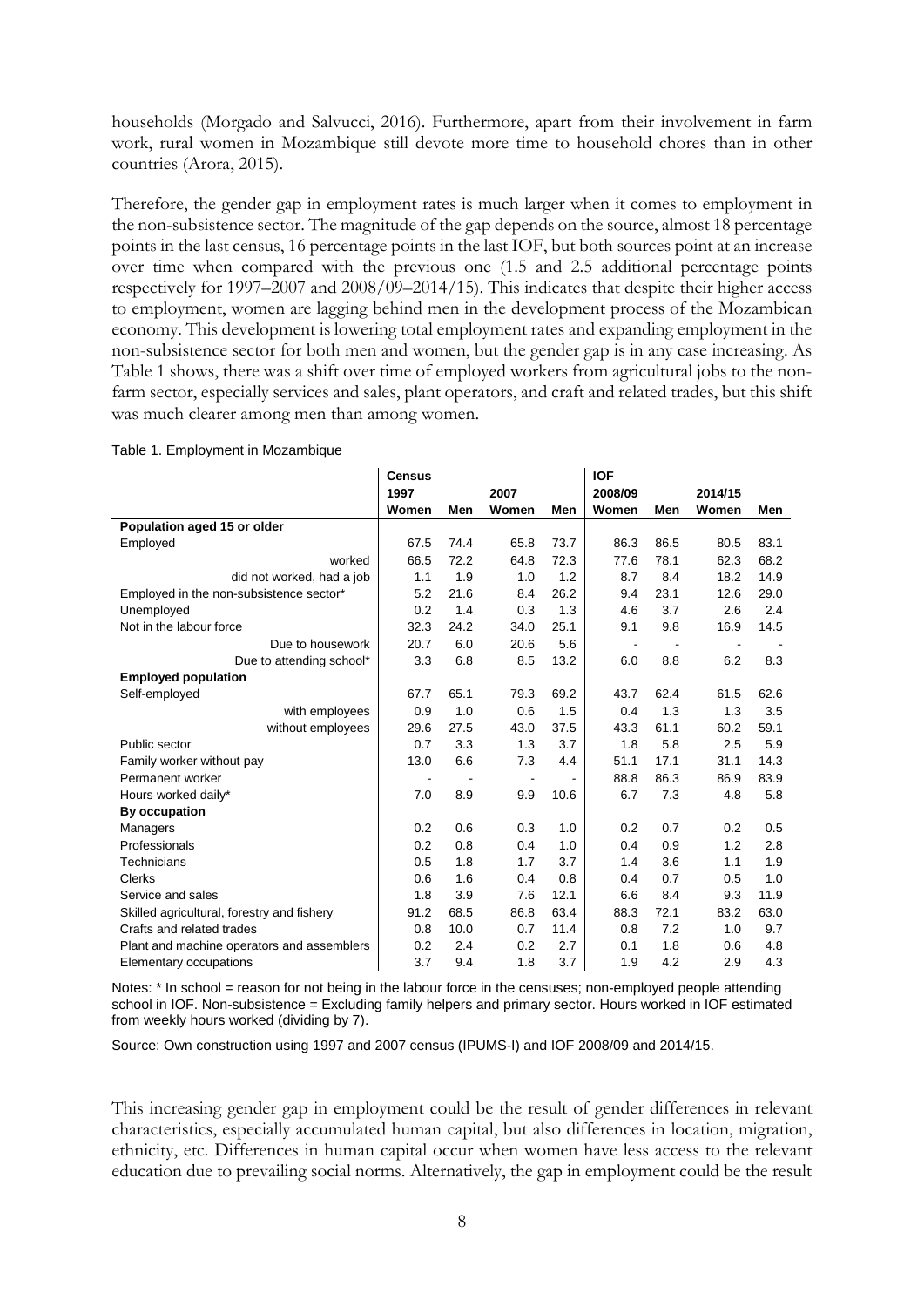of differences in conditional employment probabilities of men and women. That is, the propensity to be employed of, for example, a highly educated married adult with children living in Maputo, may be different for men and women. This difference in conditional employment probabilities may also be the result of prevailing social norms, that confine women, especially if married, to home work or the subsistence sector, or of direct discrimination in employment, especially to certain jobs typically regarded as more appropriate for men.

Working-age women and men do indeed differ in their distributions of relevant characteristics (Table 2). Most outstanding is the high and persistent gap in human capital by sex. Literacy rates are nearly 30 percentage points lower for women, with also a much lower proportion of women with some education or speaking Portuguese. The proportion of female adults attending school is also lower compared with men, indicating that the educational gap persists in younger cohorts too. For example, 41 per cent and 27 per cent, respectively, of men and women between 15 and 24 years old were attending school according to IOF 2014/15 (the bulk of them in the lower secondary level: 17 per cent of men and 12 per cent of women). Women are also less likely than men to be single, and more likely to be divorced or a widower. Women are also underrepresented among immigrants and those reporting no religion.

|                                        | <b>Census</b> |      |               |      | <b>IOF</b>       |      |                  |      |
|----------------------------------------|---------------|------|---------------|------|------------------|------|------------------|------|
|                                        | 1997<br>Women | Men  | 2007<br>Women | Men  | 2008/09<br>Women | Men  | 2014/15<br>Women | Men  |
| <b>Education</b>                       |               |      |               |      |                  |      |                  |      |
| None                                   | 70.2          | 43.0 | 54.1          | 27.8 | 38.6             | 16.3 | 41.7             | 19.2 |
| Some primary                           | 16.1          | 27.0 | 21.7          | 28.3 | 33.0             | 32.0 | 23.3             | 23.5 |
| Lower primary                          | 8.8           | 17.5 | 11.8          | 20.3 | 13.4             | 22.2 | 12.1             | 18.8 |
| Upper primary                          | 3.5           | 8.1  | 8.1           | 14.4 | 10.4             | 19.7 | 13.5             | 21.7 |
| Lower secondary                        | 0.7           | 2.2  | 2.0           | 4.3  | 2.5              | 4.7  | 4.6              | 7.4  |
| <b>Upper Secondary</b>                 | 0.3           | 0.8  | 0.6           | 1.5  | 0.8              | 2.1  | 2.6              | 4.4  |
| Some university /normal school         | 0.1           | 0.6  | 0.5           | 1.3  | 0.4              | 1.1  | 0.5              | 1.3  |
| <b>Unknown</b>                         | 0.1           | 0.4  | 0.8           | 1.6  | 0.7              | 1.5  | 1.6              | 3.0  |
| Literacy                               | 23.8          | 52.9 | 35.0          | 64.9 | 36.1             | 66.8 | 40.7             | 68.6 |
| <b>Speaks Portuguese</b>               | 28.3          | 56.7 | 39.9          | 67.4 | ٠                |      |                  |      |
| <b>Attending school</b>                | 4.3           | 9.1  | 12.8          | 19.3 | 13.7             | 19.3 | 10.1             | 15.6 |
| Among 15-24 years old                  | 10.4          | 22.8 | 27.9          | 45.9 | 31.7             | 50.6 | 26.5             | 41.0 |
| Marital status/spouse' employment      |               |      |               |      |                  |      |                  |      |
| Single                                 | 18.4          | 29.8 | 17.9          | 30.0 | 16.2             | 28.7 | 18.4             | 30.9 |
| Separated/divorced/spouse absent       | 6.3           | 2.2  | 7.4           | 2.5  | 9.9              | 3.0  | 8.3              | 2.2  |
| Widowed                                | 8.8           | 1.5  | 9.5           | 1.5  | 10.9             | 1.6  | 11.2             | 1.4  |
| Married/in union (total)               | 66.5          | 66.5 | 65.3          | 66.0 | 63.1             | 66.7 | 62.2             | 65.5 |
| With non-working partner (head/spouse) | 16.7          | 20.8 | 13.1          | 20.5 | 3.8              | 4.7  | 5.7              | 8.4  |
| With working partner (head/spouse)     | 42.9          | 40.6 | 45.6          | 40.7 | 54.2             | 58.1 | 51.1             | 52.6 |
| With partner other than head/spouse    | 6.9           | 5.1  | 6.6           | 4.8  | 5.1              | 3.9  | 5.5              | 4.6  |

| Table 2. Education and marital status by gender, working-age population |  |
|-------------------------------------------------------------------------|--|
|                                                                         |  |

Note: Population aged 15 or older.

Source: Own construction using IPUMS-International and IOF.

Women and men also diverge in their conditional employment probabilities (Table 3). The gender gap in employment is larger in urban areas, among the 25–34 year old population, married, with children, with primary or secondary education completed, or among those speaking Portuguese, in ethnic minorities (white, Indian, Muslim), and among foreign-born and migrants. The logit regressions for the employment probability (Table 4) allow us to identify in a reduced form the extent to which characteristics are associated with higher/lower employment rates for each gender after controlling for the rest of the characteristics, and how they diverge between total employment and employment in the non-subsistence sector. For example, they show that employment in the non-subsistence sector tend to increase for both male and female in southern provinces, urban areas, with higher attained education, at younger age, or in smaller households. Among the main differences by sex, it stands out that the increase in the likelihood of married people working in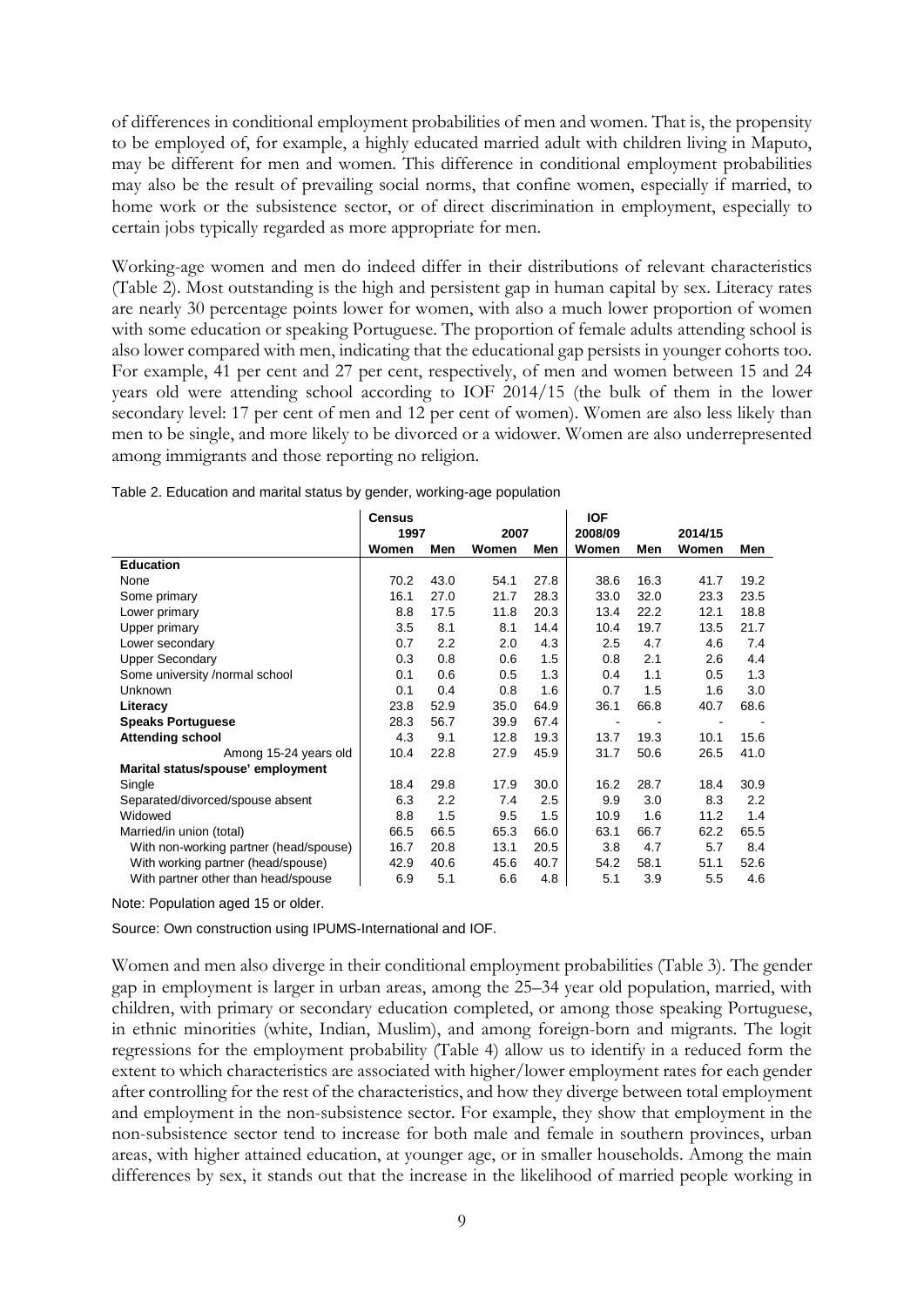the non-subsistence sector, compared with singles, is remarkably higher for men than for women. Not surprisingly, the results for urban areas, education, or age, are the opposite when it comes to explaining the probability of working in any sector. However, the gender differential in conditional employment probabilities by marital status persists.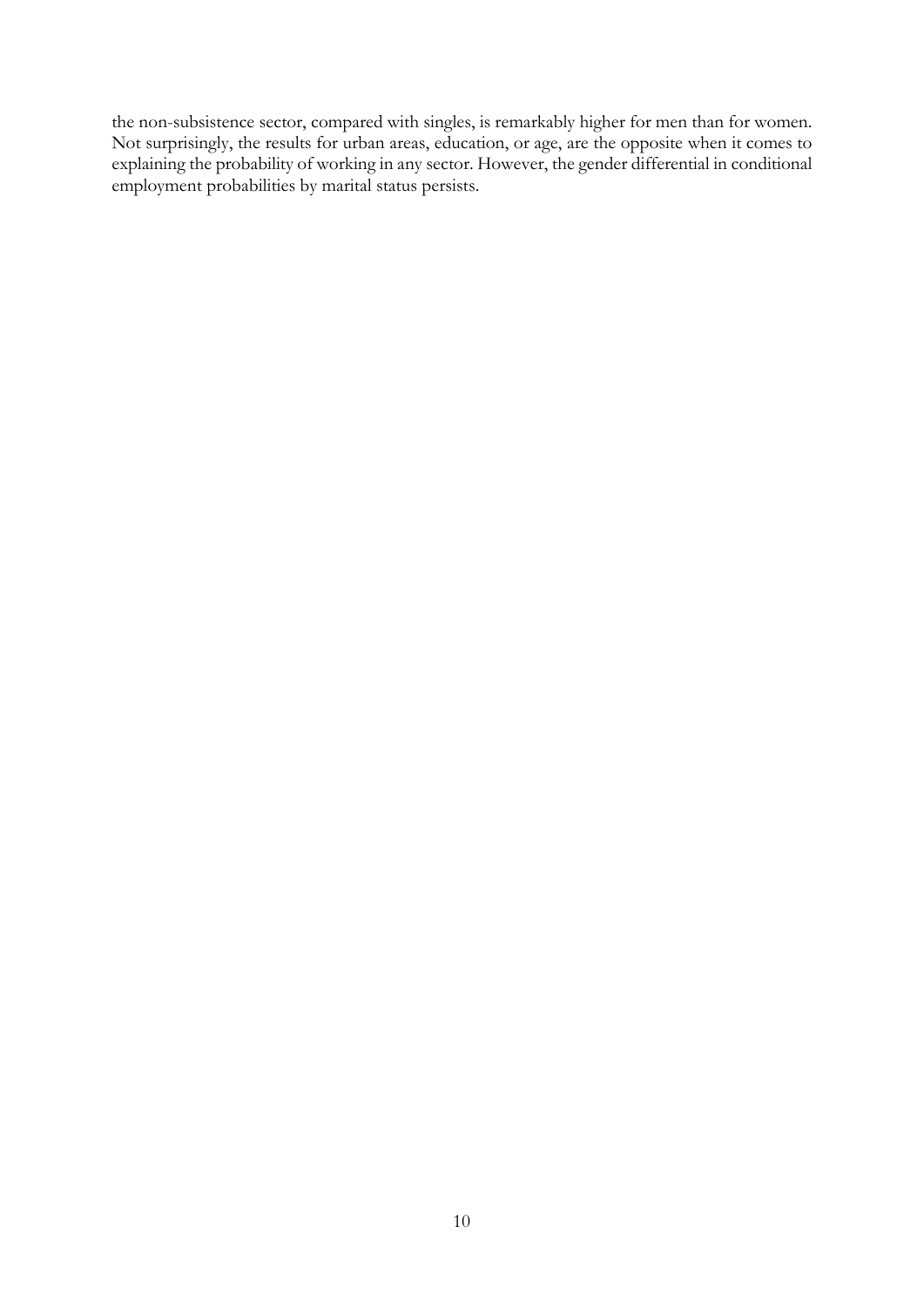|  |  |  |  |  | Table 3. Employment rates by gender and characteristics |
|--|--|--|--|--|---------------------------------------------------------|
|--|--|--|--|--|---------------------------------------------------------|

|                          |               | Employment |      |      |            |      |         |      |               |      | Non-subsistence employment |      |            |      |         |      |
|--------------------------|---------------|------------|------|------|------------|------|---------|------|---------------|------|----------------------------|------|------------|------|---------|------|
|                          | <b>Census</b> |            |      |      | <b>IOF</b> |      |         |      | <b>Census</b> |      |                            |      | <b>IOF</b> |      |         |      |
|                          | 1997          |            | 2007 |      | 2008/09    |      | 2014/15 |      | 1997          |      | 2007                       |      | 2008/09    |      | 2014/15 |      |
|                          | W             | M          | W    | M    | W          | М    | W       | M    | W             | Μ    | W                          | M    | W          | M    | W       | M    |
| All                      | 67.5          | 74.4       | 65.8 | 73.7 | 86.3       | 86.5 | 80.5    | 83.1 | 5.2           | 21.6 | 8.4                        | 26.2 | 9.4        | 23.1 | 12.6    | 29.0 |
| Rural                    | 76.5          | 78.9       | 75.6 | 78.5 | 95.2       | 92.4 | 91.5    | 89.8 | 1.4           | 9.8  | 2.9                        | 14.2 | 1.8        | 10.1 | 3.5     | 15.3 |
| Urban                    | 44.5          | 64.6       | 44.1 | 64.5 | 67.4       | 75.0 | 59.2    | 70.9 | 15.1          | 47.1 | 20.4                       | 49.3 | 25.4       | 48.6 | 30.4    | 53.5 |
| <b>Niassa</b>            | 60.9          | 72.7       | 66.1 | 76.9 | 90.8       | 92.9 | 77.9    | 84.1 | 2.0           | 13.0 | 4.8                        | 18.3 | 5.8        | 17.0 | 5.0     | 17.9 |
| Cabo Delgado             | 78.5          | 83.4       | 73.0 | 79.0 | 91.4       | 93.5 | 81.6    | 85.6 | 1.5           | 11.2 | 3.8                        | 15.0 | 3.7        | 12.0 | 5.8     | 16.7 |
| Nampula                  | 72.8          | 81.4       | 66.2 | 77.8 | 88.2       | 89.6 | 78.7    | 83.8 | 1.7           | 16.7 | 4.0                        | 20.2 | 4.4        | 16.8 | 9.4     | 24.2 |
| Zambézia                 | 72.8          | 76.2       | 71.7 | 74.8 | 93.6       | 90.5 | 88.7    | 86.1 | 1.4           | 13.3 | 2.6                        | 15.8 | 1.5        | 13.8 | 4.4     | 19.9 |
| Tete                     | 66.8          | 73.0       | 68.6 | 77.5 | 91.3       | 89.3 | 88.9    | 89.9 | 2.1           | 11.2 | 4.7                        | 16.4 | 2.7        | 10.1 | 5.5     | 14.3 |
| <b>Manica</b>            | 53.6          | 64.7       | 65.1 | 72.2 | 92.2       | 88.7 | 85.7    | 86.4 | 3.8           | 22.0 | 9.9                        | 29.9 | 6.9        | 22.0 | 10.1    | 30.1 |
| Sofala                   | 58.5          | 67.5       | 67.2 | 72.6 | 84.6       | 84.3 | 79.0    | 79.7 | 4.9           | 31.1 | 8.7                        | 34.7 | 9.3        | 32.2 | 10.0    | 30.1 |
| Inhambane                | 76.7          | 76.3       | 72.0 | 68.1 | 86.9       | 81.0 | 85.5    | 79.6 | 5.5           | 20.4 | 8.4                        | 26.2 | 6.7        | 22.5 | 12.9    | 32.7 |
| Gaza                     | 76.0          | 65.6       | 70.6 | 66.0 | 87.7       | 79.7 | 85.7    | 78.6 | 3.8           | 18.1 | 6.9                        | 33.3 | 5.3        | 24.7 | 13.2    | 42.2 |
| <b>Maputo province</b>   | 54.7          | 68.0       | 47.0 | 67.4 | 70.1       | 73.9 | 66.6    | 79.5 | 14.4          | 43.2 | 22.0                       | 51.5 | 33.2       | 54.9 | 36.5    | 62.2 |
| <b>Maputo city</b>       | 40.7          | 67.0       | 40.6 | 63.7 | 55.8       | 69.4 | 53.1    | 67.9 | 32.7          | 62.8 | 36.4                       | 60.9 | 47.2       | 64.0 | 47.1    | 64.4 |
| No schooling             | 73.0          | 79.5       | 75.1 | 83.5 | 93.4       | 93.9 | 89.2    | 89.2 | 2.1           | 9.4  | 3.5                        | 11.7 | 3.0        | 7.8  | 4.7     | 12.2 |
| Some primary             | 61.9          | 72.2       | 66.4 | 77.2 | 93.2       | 93.0 | 89.3    | 89.7 | 7.2           | 19.4 | 8.0                        | 20.6 | 5.9        | 13.0 | 8.0     | 17.4 |
| Lower primary            | 48.8          | 69.2       | 49.9 | 68.8 | 79.3       | 86.2 | 78.5    | 85.3 | 13.9          | 33.0 | 14.1                       | 31.1 | 16.0       | 22.5 | 17.3    | 25.7 |
| <b>Upper primary</b>     | 38.7          | 66.5       | 34.3 | 59.0 | 58.5       | 75.3 | 59.1    | 75.3 | 21.7          | 46.3 | 18.2                       | 38.8 | 20.6       | 34.7 | 21.8    | 36.0 |
| Lower secondary          | 45.6          | 71.0       | 37.2 | 62.9 | 52.3       | 72.9 | 48.9    | 68.2 | 37.6          | 58.9 | 30.4                       | 52.2 | 35.4       | 52.9 | 29.5    | 47.0 |
| <b>Upper Secondary</b>   | 55.3          | 76.0       | 59.4 | 80.5 | 65.0       | 82.2 | 53.8    | 79.7 | 51.0          | 68.4 | 55.4                       | 74.0 | 52.6       | 71.1 | 45.9    | 69.0 |
| <b>Technical</b>         | 63.8          | 81.0       | 41.1 | 60.0 | 49.7       | 67.9 | 45.2    | 62.2 | 57.0          | 71.8 | 37.8                       | 54.7 | 38.4       | 61.5 | 41.6    | 52.7 |
| <b>University</b>        | 74.3          | 90.5       | 60.0 | 71.3 | 75.9       | 77.4 | 64.8    | 82.0 | 71.5          | 85.3 | 58.2                       | 68.7 | 73.9       | 75.0 | 62.4    | 79.2 |
| Literate                 | 50.9          | 70.2       | 49.4 | 68.9 | 72.5       | 82.7 | 67.5    | 80.4 | 15.1          | 32.8 | 17.3                       | 34.2 | 20.5       | 30.6 | 24.2    | 36.6 |
| <b>Student</b>           | 19.0          | 25.1       | 26.4 | 30.5 | 56.3       | 54.6 | 39.0    | 46.9 | 4.7           | 7.7  | 7.6                        | 12.0 | 9.0        | 12.7 | 12.8    | 17.0 |
| <b>Speaks Portuguese</b> | 51.0          | 70.6       | 50.6 | 69.5 |            |      |         |      | 14.1          | 32.5 | 16.8                       | 34.2 |            |      |         |      |
| 15-24 years              | 59.7          | 59.7       | 51.5 | 50.3 | 74.8       | 67.8 | 64.0    | 62.6 | 3.9           | 14.7 | 5.4                        | 16.8 | 6.0        | 14.7 | 7.8     | 19.2 |
| 25-34 years              | 70.2          | 81.7       | 70.6 | 84.9 | 90.3       | 94.8 | 85.9    | 93.0 | 7.4           | 28.3 | 11.3                       | 36.3 | 13.0       | 32.6 | 18.0    | 41.8 |
| 35-44 years              | 74.6          | 84.9       | 77.2 | 89.0 | 94.9       | 98.1 | 92.0    | 96.2 | 7.6           | 31.1 | 12.3                       | 34.0 | 13.2       | 30.7 | 17.4    | 35.0 |
| 45-54 years              | 76.2          | 85.4       | 79.0 | 88.5 | 96.8       | 97.1 | 93.2    | 96.7 | 4.5           | 24.5 | 9.6                        | 31.1 | 10.7       | 26.9 | 14.0    | 35.1 |
| 55+ years                | 68.5          | 78.1       | 68.2 | 79.2 | 86.2       | 91.3 | 82.1    | 88.5 | 2.2           | 13.7 | 3.9                        | 15.9 | 3.7        | 12.5 | 6.9     | 19.7 |
| <b>Disability</b>        | 62.0          | 68.6       | 58.8 | 66.8 | 64.0       | 69.7 | 53.9    | 56.9 | 2.8           | 13.6 | 4.1                        | 16.1 | 4.1        | 17.2 | 7.7     | 16.5 |
| White                    | 51.4          | 84.9       | 60.3 | 84.4 |            |      |         |      | 44.3          | 76.4 | 48.4                       | 70.4 |            |      |         |      |
| Indian                   | 25.3          | 77.9       | 36.4 | 80.9 |            |      |         |      | 19.8          | 71.5 | 23.6                       | 70.6 |            |      |         |      |
| 1 household member       | 76.5          | 79.5       | 74.8 | 81.3 | 94.4       | 89.9 | 88.2    | 89.6 | 4.0           | 25.7 | 7.5                        | 31.8 | 10.0       | 36.5 | 10.6    | 39.5 |
| 2 household members      | 74.6          | 80.4       | 72.7 | 80.7 | 92.2       | 91.4 | 87.6    | 88.5 | 3.2           | 17.5 | 6.9                        | 23.9 | 7.9        | 20.6 | 10.1    | 28.7 |
| 3+ household members     | 66.0          | 73.3       | 64.4 | 72.5 | 85.3       | 85.9 | 79.6    | 82.5 | 5.6           | 22.0 | 8.6                        | 26.3 | 9.5        | 23.0 | 12.9    | 28.7 |
| No children (<6)         | 69.4          | 73.9       | 66.0 | 71.0 | 85.8       | 84.1 | 78.4    | 78.1 | 5.2           | 20.7 | 9.3                        | 25.8 | 10.9       | 23.1 | 13.9    | 29.3 |
| 1 child (<6)             | 66.9          | 74.4       | 63.4 | 73.1 | 84.7       | 86.3 | 78.4    | 82.4 | 5.7           | 22.0 | 9.6                        | 28.7 | 10.9       | 25.1 | 15.2    | 32.4 |
| $2+$ children (<6)       | 66.2          | 74.9       | 67.2 | 76.6 | 87.7       | 88.6 | 83.6    | 87.7 | 4.9           | 22.3 | 6.7                        | 25.0 | 7.2        | 21.8 | 10.0    | 26.4 |
| Single                   | 52.2          | 53.4       | 38.8 | 43.6 | 59.3       | 61.8 | 52.3    | 57.0 | 8.3           | 16.4 | 10.3                       | 17.5 | 9.7        | 15.9 | 13.6    | 20.6 |
| <b>Divorced</b>          | 72.9          | 77.1       | 74.9 | 80.1 | 91.6       | 88.6 | 86.0    | 84.4 | 8.2           | 21.9 | 13.9                       | 27.7 | 19.5       | 30.4 | 23.0    | 44.6 |
| Widowed                  | 68.3          | 69.3       | 70.6 | 72.6 | 86.3       | 86.6 | 83.7    | 78.5 | 3.8           | 12.0 | 8.3                        | 18.9 | 9.2        | 19.4 | 12.7    | 30.4 |
| Non-working partner      | 60.7          | 72.2       | 62.5 | 78.6 | 87.8       | 93.2 | 81.0    | 89.6 | 4.2           | 36.3 | 7.1                        | 43.7 | 18.2       | 81.8 | 17.1    | 62.9 |
| <b>Working partner</b>   | 76.5          | 91.0       | 75.4 | 92.7 | 93.5       | 98.0 | 89.9    | 97.1 | 4.2           | 17.1 | 7.1                        | 22.3 | 7.1        | 20.7 | 10.2    | 26.3 |
| Other married            | 63.5          | 74.1       | 61.6 | 76.6 | 83.5       | 86.4 | 72.4    | 87.0 | 5.2           | 30.8 | 7.9                        | 41.8 | 7.0        | 38.7 | 12.1    | 46.0 |
| Non-migrant              | 67.8          | 74.7       | 67.0 | 73.9 |            |      |         |      | 5.4           | 21.3 | 7.8                        | 24.5 |            |      |         |      |
| <b>National migrant</b>  | 62.8          | 71.8       | 49.1 | 69.9 |            |      |         |      | 6.1           | 29.0 | 14.8                       | 42.9 |            |      |         |      |
| International migrant    | 72.0          | 75.4       | 62.7 | 79.9 |            |      |         |      | 2.1           | 11.9 | 16.3                       | 43.4 |            |      |         |      |
| Non-citizen              | 58.9          | 79.9       | 67.6 | 83.3 |            |      |         |      | 11.1          | 39.8 | 9.5                        | 32.6 |            |      |         |      |
| Foreign-born             | 65.5          | 77.8       | 68.6 | 79.7 |            |      |         |      | 5.6           | 18.8 | 6.8                        | 23.2 |            |      |         |      |
| No religion              |               |            | 68.4 | 75.1 |            |      |         |      |               |      | 5.5                        | 24.0 |            |      |         |      |
| <b>Muslim</b>            |               |            | 66.1 | 77.0 |            |      |         |      |               |      | 5.5                        | 24.0 |            |      |         |      |
| Christian                |               |            | 65.1 | 72.2 |            |      |         |      |               |      | 9.8                        | 27.7 |            |      |         |      |
| Other religion           |               |            | 64.4 | 71.9 |            |      |         |      |               |      | 10.3                       | 28.4 |            |      |         |      |

Note: Population aged 15 or older.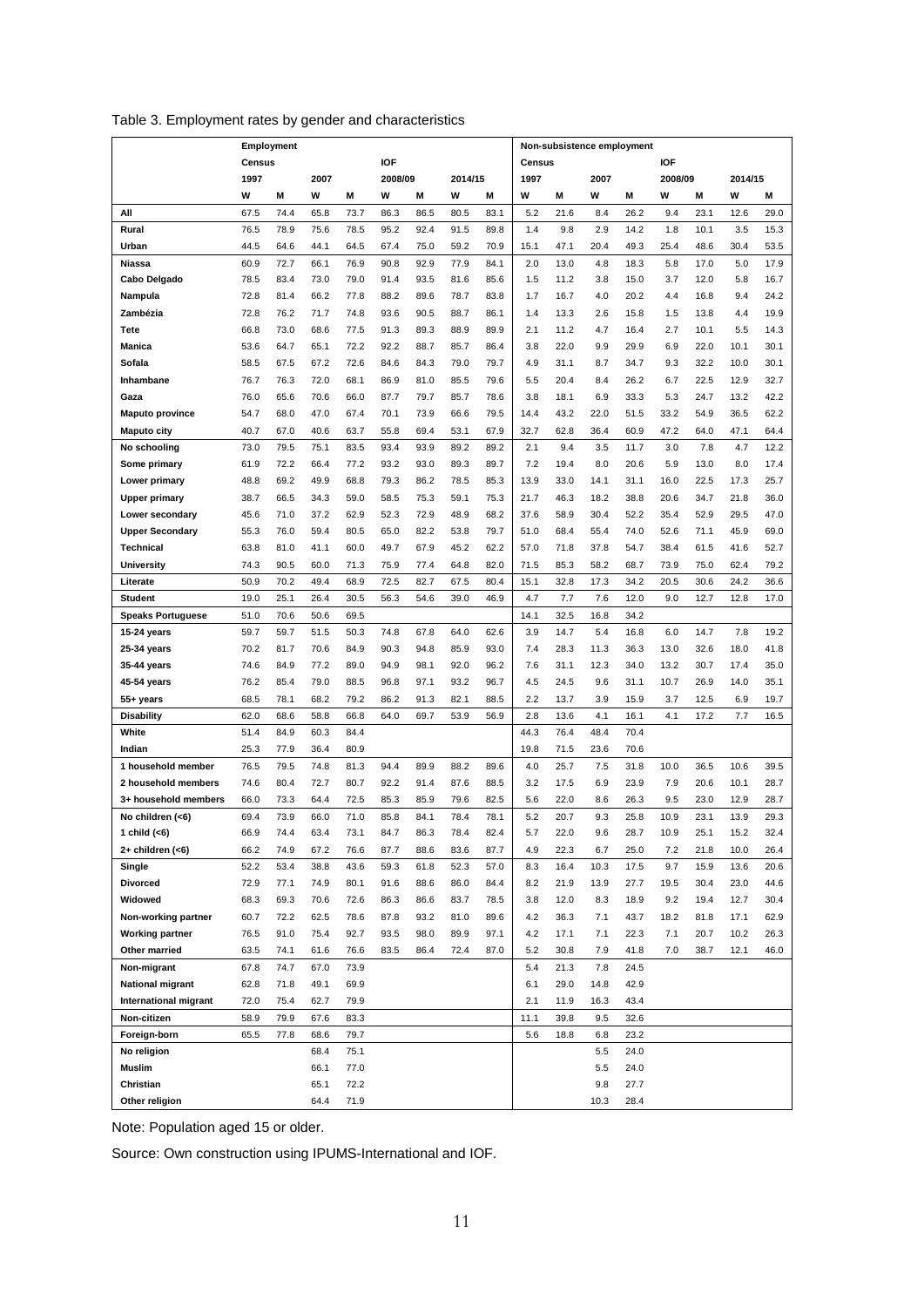#### Table 4. Employment regressions by gender

|                        | <b>Total</b> |             |             |             |             |             |             |             | Non-subsistence |             |             |             |             |             |             |             |
|------------------------|--------------|-------------|-------------|-------------|-------------|-------------|-------------|-------------|-----------------|-------------|-------------|-------------|-------------|-------------|-------------|-------------|
|                        | 1997         |             | 2007        |             | 2008/09     |             | 2014/15     |             | 1997            |             | 2007        |             | 2008/09     |             | 2014/15     |             |
|                        | Women        | Men         | Women       | Men         | Women       | Men         | Women       | Men         | Women           | Men         | Women       | Men         | Women       | Men         | Women       | Men         |
| Urban                  | $-1.236***$  | $-0.456***$ | $-1.111***$ | $-0.323***$ | $-1.781***$ | $-1.110***$ | $-1.695***$ | $-1.084***$ | $1.446***$      | $1.590***$  | $1.413***$  | $1.500***$  | 2.000***    | 1.680***    | 1.790***    | $1.529***$  |
| Niassa                 | $-0.455***$  | $-0.252***$ | $0.079***$  | $0.186***$  | $0.624***$  | $1.123***$  | $-0.518***$ | $-0.642***$ | $-1.226***$     | $-1.200***$ | $-0.741***$ | $-0.960***$ | $-0.994***$ | $-1.280***$ | $-1.580***$ | $-1.716***$ |
| Cabo Delgado           | $0.348***$   | $0.312***$  | $0.445***$  | $0.280***$  | $0.527**$   | $1.171***$  | $-0.285***$ | $-0.411***$ | $-1.353***$     | $-1.095***$ | $-0.895***$ | $-1.087***$ | $-1.493***$ | $-1.599***$ | $-1.208***$ | $-1.616***$ |
| Nampula                | $0.084***$   | $0.201***$  | $0.127***$  | $0.156***$  | $0.260*$    | $0.689***$  | $-0.452***$ | $-0.651***$ | $-1.427***$     | $-0.813***$ | $-1.061***$ | $-0.934***$ | $-1.601***$ | $-1.356***$ | $-0.858***$ | $-1.398***$ |
| Zambézia               | 0.024        | $-0.138***$ | $0.349***$  | $-0.145***$ | $1.019***$  | $0.679***$  | $0.417***$  | $-0.368***$ | $-1.313***$     | $-0.836***$ | $-1.276***$ | $-1.034***$ | $-2.278***$ | $-1.281***$ | $-1.646***$ | $-1.366***$ |
| Tete                   | $-0.215***$  | $-0.199***$ | $0.160***$  | $0.246***$  | $0.539***$  | $0.398*$    | $0.269***$  | 0.002       | $-1.057***$     | $-1.127***$ | $-0.575***$ | $-0.920***$ | $-1.662***$ | $-1.921***$ | $-1.258***$ | $-1.825***$ |
| <b>Manica</b>          | $-0.599***$  | $-0.378***$ | $0.226***$  | $0.255***$  | $0.967***$  | $0.735***$  | $0.427***$  | 0.099       | $-0.692***$     | $-0.639***$ | 0.000       | $-0.283***$ | $-1.133***$ | $-1.003***$ | $-0.784***$ | $-0.875***$ |
| Sofala                 | $-0.247***$  | $-0.205***$ | $0.511***$  | $0.246***$  | $0.602***$  | $0.593***$  | 0.100       | $-0.401***$ | $-0.709***$     | $-0.311***$ | $-0.498***$ | $-0.311***$ | $-0.971***$ | $-0.561***$ | $-1.073***$ | $-1.038***$ |
| Inhambane              | $0.495***$   | $0.135***$  | $0.648***$  | $-0.175***$ | $0.527***$  | 0.074       | $0.565***$  | $-0.388***$ | $-0.249***$     | $-0.387***$ | $-0.312***$ | $-0.316***$ | $-0.977***$ | $-0.572***$ | $-0.599***$ | $-0.533***$ |
| Gaza                   | $0.643***$   | $-0.340***$ | $0.654***$  | $-0.271***$ | $0.640***$  | 0.015       | $0.528***$  | $-0.447***$ | $-0.767***$     | $-0.608***$ | $-0.665***$ | 0.001       | $-1.393***$ | $-0.467**$  | $-0.603***$ | $-0.109$    |
| <b>Maputo city</b>     | $-0.066***$  | $0.265***$  | $0.173***$  | $0.135***$  | $-0.219*$   | 0.171       | $-0.131*$   | $-0.378***$ | $0.526***$      | $0.302***$  | $0.263***$  | 0.008       | 0.031       | $-0.179$    | $-0.031$    | $-0.441***$ |
| Some primary           | 0.012        | $0.109***$  | $-0.039***$ | $0.080***$  | $0.228*$    | 0.197       | $0.143*$    | $0.284**$   | $0.363***$      | $0.284***$  | $0.267***$  | $0.233***$  | $0.245*$    | 0.121       | $0.143*$    | $0.219**$   |
| Lower primary          | $-0.143***$  | $0.079***$  | $-0.265***$ | 0.004       | $-0.046$    | 0.005       | $-0.112$    | $0.269**$   | $0.577***$      | $0.578***$  | $0.400***$  | $0.519***$  | $0.441**$   | 0.293       | $0.391***$  | $0.434***$  |
| <b>Upper primary</b>   | $-0.189***$  | $0.185***$  | $-0.441***$ | $-0.036$    | $-0.396*$   | $-0.157$    | $-0.403***$ | 0.173       | $1.017***$      | $0.980***$  | $0.679***$  | $0.858***$  | $0.776***$  | $1.055***$  | $0.728***$  | $0.872***$  |
| Lower secondary        | $0.275***$   | $0.396***$  | $-0.179***$ | $0.082***$  | $-0.574**$  | $-0.264$    | $-0.444***$ | 0.026       | $1.742***$      | $1.346***$  | $1.283***$  | 1.266***    | 1.553***    | $1.778***$  | 1.058***    | $1.284***$  |
| <b>Upper Secondary</b> | $0.661***$   | $0.629***$  | $0.315***$  | $0.326***$  | $-0.258$    | $-0.577$    | $-0.683***$ | $-0.109$    | $1.990***$      | $1.574***$  | $1.784***$  | $1.618***$  | $1.629***$  | $1.719***$  | $1.221***$  | $1.668***$  |
| <b>Technical</b>       | $0.834***$   | $0.751***$  | $0.117**$   | $0.067*$    | $-0.444$    | $-0.546$    | $-0.455**$  | $-0.112$    | $2.224***$      | $1.587***$  | $1.519***$  | $1.212***$  | $1.365***$  | $1.470***$  | $1.564***$  | $1.251***$  |
| University             | $1.099***$   | $1.221***$  | $1.073***$  | $0.664***$  | $0.984***$  | 0.137       | $0.335**$   | $0.627***$  | $2.831***$      | 2.632***    | $2.436***$  | 1.966***    | $3.056***$  | $2.340***$  | 2.359***    | 2.680***    |
| Unknown                | $0.210*$     | 0.018       | $0.183***$  | $0.322***$  | 0.674       | $-0.269$    | 0.107       | 0.345       | $1.647***$      | $1.084***$  | $0.630***$  | $0.949***$  | 0.376       | 0.568       | $0.699**$   | $0.951***$  |
| Literate               | $-0.097***$  | 0.009       | $-0.053***$ | $0.046**$   | $-0.400**$  | 0.011       | $-0.114$    | 0.002       | $0.537***$      | $0.535***$  | $0.634***$  | $0.556***$  | $0.904***$  | $0.729***$  | $0.614***$  | $0.320***$  |
| <b>Unknown</b>         | $0.595***$   | $0.562***$  | 0.034       | $-0.136$    | $-0.119$    | 0.955       | $-0.337*$   | $-0.499*$   | $0.397***$      | 0.085       | $0.315***$  | $0.309***$  | 0.247       | $-0.763$    | $-0.331$    | $-0.025$    |
| <b>Student</b>         | $-1.625***$  | $-1.817***$ | $-1.211***$ | $-1.781***$ | $-1.041***$ | $-1.595***$ | $-1.039***$ | $-1.159***$ | $-1.772***$     | $-2.055***$ | $-1.204***$ | $-1.722***$ | $-1.008***$ | $-1.585***$ | $-0.896***$ | $-1.281***$ |
| 15-24 years            | $0.291***$   | $0.223***$  | $0.454***$  | $0.436***$  | $0.535***$  | $0.521***$  | $0.769***$  | $0.718***$  | $0.884***$      | $0.354***$  | $0.884***$  | $0.481***$  | $0.939***$  | $0.708***$  | $1.243***$  | $0.584***$  |
| 35-44 years            | $0.496***$   | $0.352***$  | $0.755***$  | $0.459***$  | $1.121***$  | $0.611*$    | $1.314***$  | $0.652***$  | $1.112***$      | $0.478***$  | $1.071***$  | $0.333***$  | $1.053***$  | $0.679***$  | 1.398***    | $0.433***$  |
| 45-54 years            | $0.501***$   | $0.315***$  | $0.789***$  | $0.304***$  | $1.528***$  | $-0.073$    | $1.453***$  | $0.620***$  | $0.745***$      | $0.400***$  | $0.842***$  | $0.131***$  | $0.900***$  | $0.422**$   | $1.045***$  | $0.349***$  |
| 55+ years              | $0.080***$   | $-0.226***$ | $0.129***$  | $-0.499***$ | $-0.187$    | $-1.420***$ | $0.244***$  | $-0.788***$ | $-0.066$        | $-0.179***$ | $-0.073*$   | $-0.592***$ | $-0.459*$   | $-0.402*$   | $0.227*$    | $-0.497***$ |
| <b>Disability</b>      | $-0.564***$  | $-0.602***$ | $-0.730***$ | $-0.873***$ | $-2.298***$ | $-1.860***$ | $-1.866***$ | $-1.985***$ | $-0.245***$     | $-0.325***$ | $-0.395***$ | $-0.423***$ | $-0.194$    | $-0.094$    | $-0.347$    | $-0.607***$ |
| 1 household member     | $0.266***$   | $0.630***$  | $0.151***$  | $0.798***$  | $0.786**$   | $0.836*$    | 0.143       | $0.820***$  | 0.062           | $0.484***$  | $0.080*$    | $0.508***$  | 0.402       | $0.720**$   | 0.221       | $0.388***$  |
| 3+ household members   | $-0.243***$  | 0.014       | $-0.232***$ | $-0.115***$ | $-0.350*$   | 0.025       | $-0.350***$ | $-0.410***$ | $-0.02$         | $0.065***$  | $-0.117***$ | $-0.023$    | $-0.053$    | $-0.048$    | $-0.052$    | $-0.217**$  |
| 1 child $(6 years)$    | $0.047***$   | $-0.049***$ | $0.050***$  | $-0.007$    | 0.099       | $-0.079$    | $0.136**$   | $0.125**$   | $-0.080***$     | $-0.062***$ | $-0.058***$ | $-0.021$    | $-0.159$    | 0.021       | $0.115**$   | $0.113*$    |
| 2+ children (<6 years) | $-0.003$     | $-0.021$    | $0.027**$   | $-0.020*$   | 0.043       | $-0.181$    | $0.242***$  | $0.236***$  | $-0.243***$     | $-0.092***$ | $-0.194***$ | $-0.128***$ | $-0.221*$   | $-0.003$    | $-0.02$     | $-0.009$    |
| <b>Divorced</b>        | $0.296***$   | $0.340***$  | $0.736***$  | $0.652***$  | $0.999***$  | $0.984***$  | $0.922***$  | $0.828***$  | $0.236***$      | $0.170***$  | $0.610***$  | $0.433***$  | $1.356***$  | $0.459*$    | $0.864***$  | $0.838***$  |
| Widowed                | $-0.086***$  | $0.168***$  | $0.326***$  | $0.516***$  | 0.109       | $1.382***$  | $0.389***$  | $0.904***$  | $-0.188***$     | $-0.081$    | $0.248***$  | $0.286***$  | $1.009***$  | 0.305       | $0.519***$  | $0.758***$  |
| Non-working partner    | $-0.323***$  | $0.302***$  | $-0.030*$   | $0.781***$  | $0.569**$   | $2.110***$  | $0.192*$    | $1.584***$  | $-0.501***$     | $0.885***$  | $-0.102***$ | $1.253***$  | $1.020***$  | $2.430***$  | $0.323***$  | $1.761***$  |
| <b>Working partner</b> | $0.539***$   | $1.607***$  | $0.755***$  | $2.061***$  | $0.917***$  | $2.655***$  | $0.882***$  | 2.596***    | $-0.601***$     | $0.530***$  | $-0.213***$ | $0.789***$  | $0.308*$    | $0.752***$  | 0.017       | $0.927***$  |
| Other                  | $0.056***$   | $0.460***$  | $0.385***$  | $0.802***$  | $0.583***$  | $0.842***$  | $0.303***$  | $1.063***$  | $-0.537***$     | $0.669***$  | $-0.274***$ | $0.923***$  | $-0.202$    | $0.948***$  | $-0.126$    | $0.924***$  |
| Intercept              | $1.014***$   | $0.679***$  | $0.435***$  | $0.602***$  | $2.240***$  | $1.597***$  | $1.705***$  | $1.761***$  | $-3.616***$     | $-2.671***$ | $-3.476***$ | $-2.447***$ | $-4.178***$ | $-2.829***$ | $-3.788**$  | $-1.999***$ |
| N                      | 379,240      | 448,873     | 491.423     | 564,232     | 12,382      | 14,736      | 37,489      | 43,704      | 379,240         | 448,873     | 491.423     | 564,232     | 12,382      | 14,736      | 37.489      | 43,704      |
| Pesudo-R2              | 18.2         | 13.7        | 28.2        | 17.0        | 39.0        | 35.0        | 34.3        | 30.1        | 28.7            | 30.2        | 27.9        | 26.5        | 35.6        | 40.4        | 29.9        | 32.6        |

Notes: Population aged 15 or older; p-values: \* <0.05; \*\* <0.01; \*\*\* <0.001.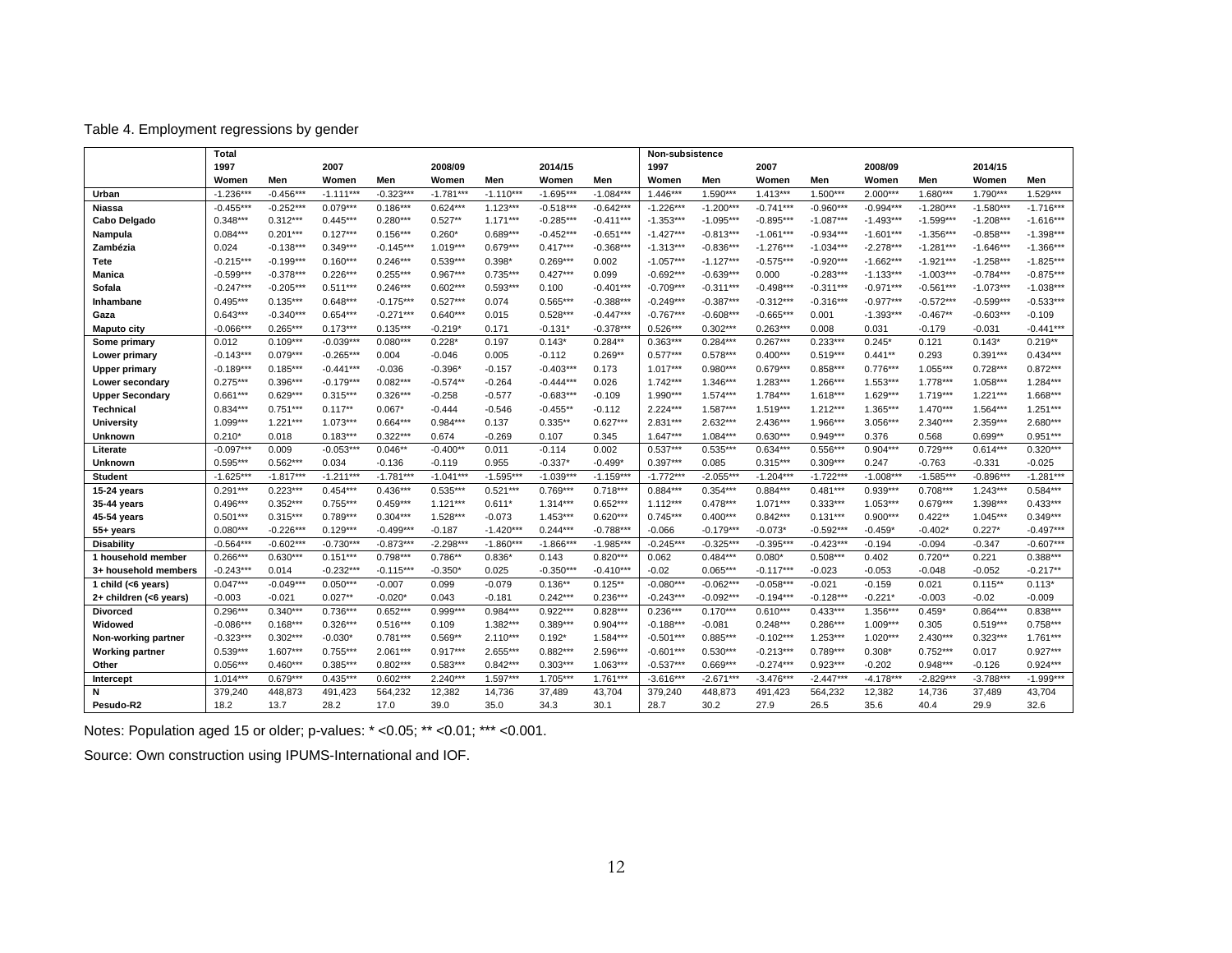## **5 Decomposing the gender gap in employment**

The gender gap in total employment that is explained by worker characteristics is negative and increasing over time (respectively, from 4.7 to 6.2 percentage points in the census, from 3.5 to 5.1 in the IOFs, Table 5). That is, the distinctive characteristics of women do not explain their lower total employment compared with men. If women had the same characteristics as men but kept their own conditional employment probabilities, the gender gap would be larger than observed: 11.5 and 14.2 percentage points respectively in 1997 and 2007, instead of 6.8 and 7.9 observed; 3.7 and 7.6 in 2008/09 ad 2014/15, instead of the observed 0.2 and 2.6. Most characteristics have a negative small contribution. The largest negative contributions are those associated with the lower attained education and literacy of women, their lower schooling rates, or the different distribution of marital status and location by sex. That is, if we increase the level of human capital of women or the proportion of singles, while keeping conditional employment rates constant, female total employment rates would be reduced because more educated and single women are less likely to be at work. Therefore, we must look at the unexplained effects (distinct conditional employment probabilities) to find out that the lower employment rates of married and educated women, other things equal, are what explain the gender gap in total employment.

The largest and most relevant gender gap occurs, however, in the access to the emerging nonsubsistence sector of the economy. In this case, distinctive characteristics by gender do play a more significant role (Table 6). Overall, they explain around two percentage points (i.e. about 12–14 per cent of the gender gap): 2.2 and 2.5 in the censuses, 1.9 and 2.0 in the IOFs. The relatively lower human capital of women alone explains 3.2 percentage points in the 2007 census, a higher level of 3.8 percentage points in the last IOF (respectively 18 per cent and 23 per cent of the gap). In both cases the contribution has increased over time. The characteristic effect of education is the opposite when it comes to explaining employment in the non-subsistence sector than found with overall employment rates, because higher education, ceteris paribus, is strongly associated with higher employment rates in the former sector (but lower in the subsistence sector). The lower schooling rates of women and, especially in the IOF, the different distribution by marital status and partners' employment have substantial negative contributions (adding more than one percentage point altogether). This means that the gender gap would be even larger if women had the same schooling and single and divorced rates as men. An analysis with an enhanced set of characteristics using the 2007 census (Table 7) shows that a big part of the contribution of the lower human capital of women is associated with their lower proficiency in the Portuguese language. Its contribution is even larger than the contribution of attained education and literacy when language is considered: 1.8 versus 1.6.<sup>[7](#page-12-0)</sup> The same analysis shows that gender differences in the distribution of migration status, ethnicity, or religion turned out not to be relevant for explaining the gender gap.

Therefore, a substantial portion of the gender gap in employment in the non-subsistence sector remains unexplained after equalizing the average characteristics of men and women. The detailed decomposition in Table 6 shows that there is a large positive coefficients effect associated with marital status and partner's employment, like in the case of total employment, explaining 7.8 percentage points in 2007, 6.8 in 2014/15. That is, the relatively lower conditional employment probabilities of married and single women, compared with men with similar civil status and other

-

<span id="page-12-0"></span> $7$  The same applies to the gap in total employment, although with negative contributions of education and language in this case.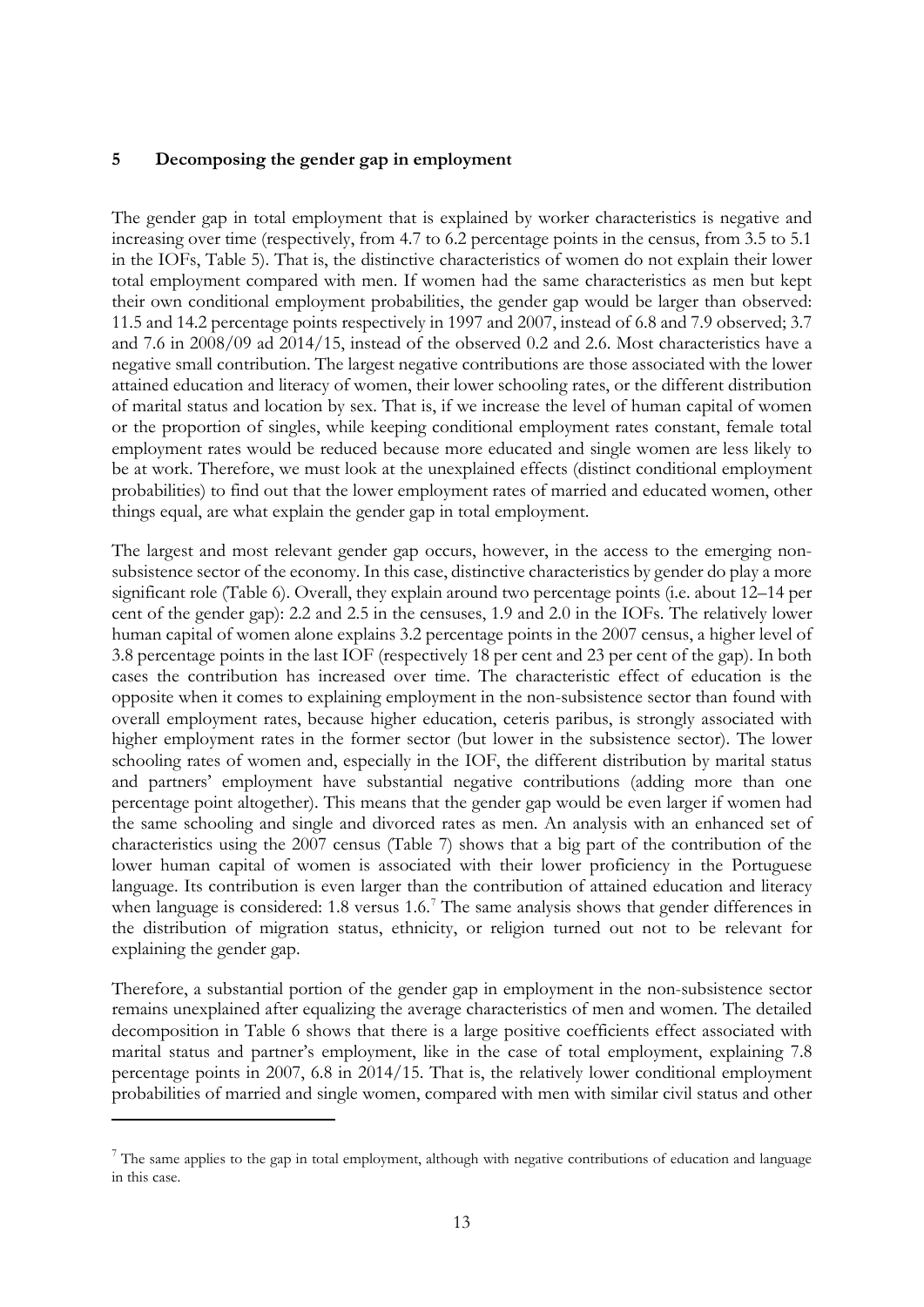characteristics, is a crucial factor associated with lower female employment rates in both the subsistence and non-subsistence sectors. According to both data sources, this coefficients effect has increased over time.

Differences in conditional employment probabilities by age have negative contributions (census and IOF 2014/15). This is the result of the fact that the relative employment rates of middle-aged and older women (compared with the youngest), ceteris paribus, are higher than among men of the same age. Something similar is found by location in 2014/15, due to the higher employment rates of women in some northern provinces or in Maputo city (compared with Maputo province). The large positive value of the intercept in explaining the employment gap in the non-subsistence sector suggests that other unobserved factors might also be playing a significant role that is not identified here.<sup>[8](#page-13-0)</sup>

The use of an alternative counterfactual in which men are given female average characteristics or, equivalently, women are given male conditional employment probabilities (Tables 8–9) produces qualitatively comparable results. The main difference is that the human capital explained effects tend to be larger when they are evaluated using male conditional employment probabilities. That is, given that employment rates of educated men are higher, the impact of equalizing the attained education and literacy rates of men and women would also be higher if women had male conditional employment probabilities. Education would then explain nearly 7 percentage points of the employment gap in the non-subsistence sector in the last IOF and census (with again a large contribution of speaking Portuguese when this information is used in Table 10). The contribution of education when it comes to the gap in total employment is also higher, with a negative sign, again, in this case. With both types of employment, the corresponding aggregate characteristics effects are larger in absolute terms with this counterfactual.

-

<span id="page-13-0"></span> $8$  The intercept effect reflects the different conditional employment probabilities of men and women with the omitted categories (i.e. 25–34 years old, married without children, illiterate, with no education and not attending school, without any disability, living in rural Maputo province). Thus, it could also be reflecting unobserved factors that affect employment differently for men and women and are unrelated with observed worker characteristics, such as social norms, economic structure, discrimination, preferences, non-cognitive skills, etc.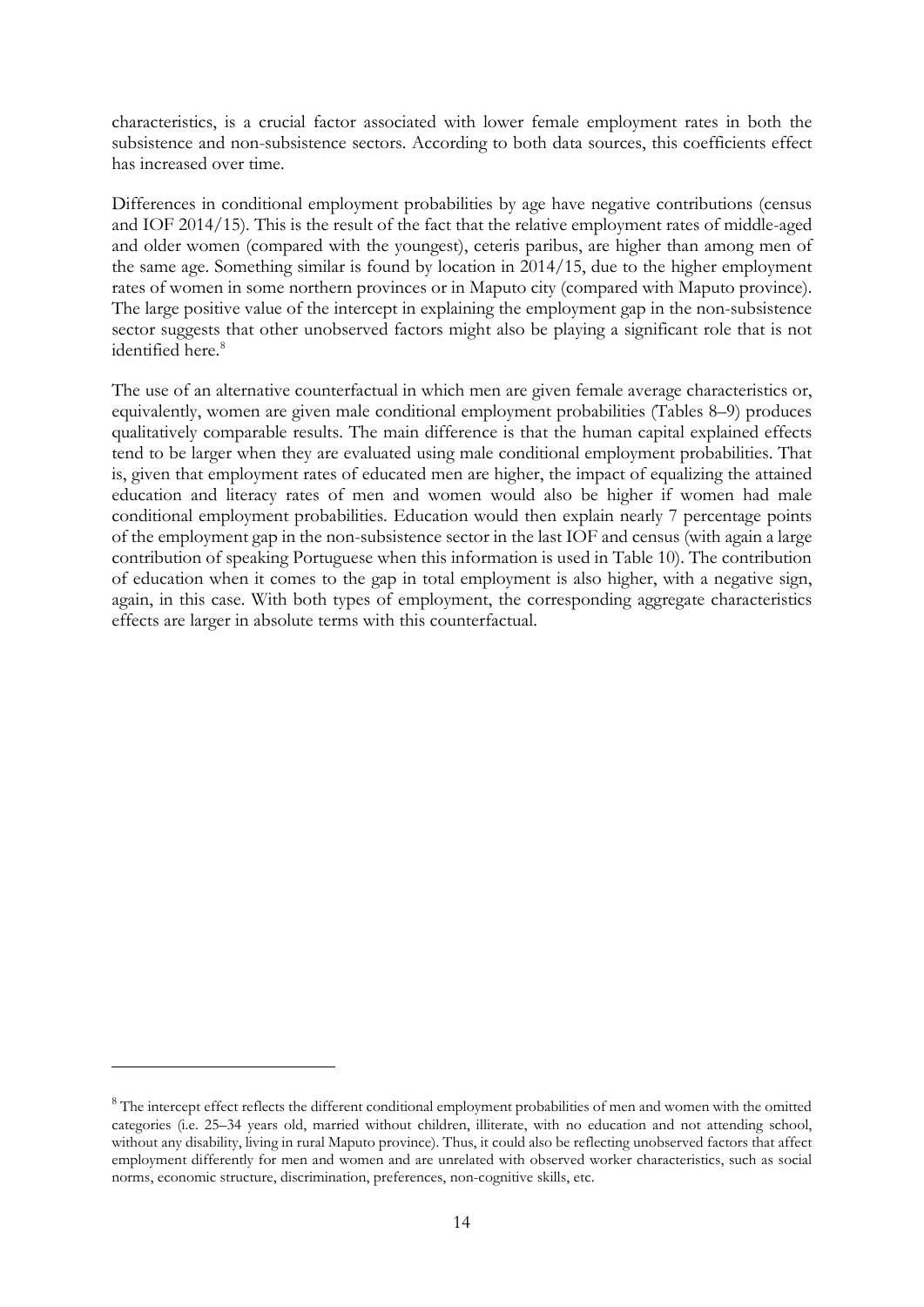Table 5. Decomposition of the gender gap in total employment rates

|                              | <b>Census</b> |            |            |            |            | <b>IOF</b> |            |            |  |  |  |
|------------------------------|---------------|------------|------------|------------|------------|------------|------------|------------|--|--|--|
|                              |               | 1997       |            | 2007       |            | 2008/09    |            | 2014/15    |  |  |  |
| <b>Differential</b>          | $6.83***$     |            | 7.90***    |            | 0.21       |            | $2.56***$  |            |  |  |  |
|                              | (0.10)        |            | (0.09)     |            | (0.46)     |            | (0.28)     |            |  |  |  |
|                              | Expl.         | Unexpl.    | Expl.      | Unexpl.    | Expl.      | Unexpl.    | Expl.      | Unexpl.    |  |  |  |
| All                          | $-4.66***$    | $11.49***$ | $-6.25***$ | 14.15***   | $-3.51***$ | $3.72***$  | $-5.05***$ | $7.61***$  |  |  |  |
|                              | (0.08)        | (0.11)     | (0.07)     | (0.09)     | (0.35)     | (0.53)     | (0.22)     | (0.32)     |  |  |  |
| Geographic                   | $-1.45***$    | $3.45***$  | $-1.00***$ | $1.02***$  | $-0.39*$   | 1.45       | $-0.92***$ | $-1.56*$   |  |  |  |
|                              | (0.03)        | (0.38)     | (0.02)     | (0.28)     | (0.17)     | (0.79)     | (0.11)     | (0.64)     |  |  |  |
| <b>Education</b>             | $-0.71***$    | $2.53***$  | $-1.26***$ | $3.18***$  | $-1.84***$ | $1.66*$    | $-1.42***$ | $3.33***$  |  |  |  |
|                              | (0.06)        | (0.14)     | (0.05)     | (0.15)     | (0.24)     | (0.84)     | (0.16)     | (0.57)     |  |  |  |
| <b>Student</b>               | $-1.64***$    | $-0.29***$ | $-1.65***$ | $-1.63***$ | $-0.61***$ | $-0.55***$ | $-0.87***$ | $-0.16$    |  |  |  |
|                              | (0.03)        | (0.04)     | (0.02)     | (0.04)     | (0.09)     | (0.13)     | (0.06)     | (0.09)     |  |  |  |
| Age                          | $0.06***$     | $-1.66***$ | $0.10***$  | $-2.76***$ | 0.11       | $-2.37***$ | $-0.32***$ | $-3.30***$ |  |  |  |
|                              | (0.01)        | (0.16)     | (0.01)     | (0.13)     | (0.11)     | (0.66)     | (0.07)     | (0.47)     |  |  |  |
| <b>Disability</b>            | $-0.09***$    | $-0.02$    | $-0.11***$ | $-0.08***$ | $-0.16$    | 0.07       | $-0.17***$ | $-0.02$    |  |  |  |
|                              | (0.01)        | (0.02)     | (0.01)     | (0.01)     | (0.09)     | (0.05)     | (0.03)     | (0.03)     |  |  |  |
| <b>Household composition</b> | $-0.14***$    | $3.29***$  | $-0.10***$ | $1.39***$  | $-0.16**$  | 1.03       | $-0.17***$ | $-0.38$    |  |  |  |
|                              | (0.01)        | (0.27)     | (0.01)     | (0.24)     | (0.06)     | (1.03)     | (0.03)     | (0.89)     |  |  |  |
| Marital status <sup>+</sup>  | $-0.68***$    | $9.71***$  | $-2.24***$ | 10.58***   | $-0.47*$   | $5.76***$  | $-1.18***$ | $9.22***$  |  |  |  |
|                              | (0.04)        | (0.18)     | (0.04)     | (0.15)     | (0.21)     | (0.69)     | (0.13)     | (0.44)     |  |  |  |
| Intercept                    |               | $-5.51***$ |            | $2.46***$  |            | $-3.33$    |            | 0.49       |  |  |  |
|                              |               | (0.51)     |            | (0.43)     |            | (1.72)     |            | (1.34)     |  |  |  |

Counterfactual: Women´s coefficients; men´s characteristics

(Expel. = explained or characteristics effect; Unexpl. = Unexplained or Coefficients effect)

Notes: Population aged 15 or older. Standard errors (Delta method) in parentheses below. +Marital status includes interaction with partner´s employment. p-values: \* <0.05; \*\* <0.01; \*\*\* <0.001. Source: Own construction using IPUMS-International and IOF.

Table 6. Decomposition of the gender gap in non-subsistence employment rates

| (Expl. = explained or characteristics effect, Oriexpl. = Oriexplained or Coemcletius effect) |            |                     | <b>Census</b> |                    |            |                      | <b>IOF</b> |                    |
|----------------------------------------------------------------------------------------------|------------|---------------------|---------------|--------------------|------------|----------------------|------------|--------------------|
|                                                                                              |            | 1997                |               | 2007               |            | 2008/09              |            | 2014/15            |
| <b>Differential</b>                                                                          | 16.37***   |                     | 17.88***      |                    | 13.78***   |                      | 16.34***   |                    |
|                                                                                              | (0.07)     |                     | (0.07)        |                    | (0.50)     |                      | (0.28)     |                    |
|                                                                                              | Expl.      | Unexpl.             | Expl.         | Unexpl.            | Expl.      | Unexpl.              | Expl.      | Unexpl.            |
| All                                                                                          | $2.19***$  | $14.18***$          | $2.49***$     | 15.39***           | $1.95***$  | $11.83***$           | $1.96***$  | $14.37***$         |
|                                                                                              | (0.04)     | (0.08)              | (0.04)        | (0.08)             | (0.29)     | (0.52)               | (0.17)     | (0.30)             |
| Geographic                                                                                   | $0.19***$  | $2.35***$           | $0.29***$     | $0.60*$            | 0.06       | 1.26                 | 0.10       | $-2.58***$         |
|                                                                                              | (0.02)     | (0.24)              | (0.02)        | (0.24)             | (0.17)     | (1.11)               | (0.09)     | (0.67)             |
| <b>Education</b>                                                                             | $2.53***$  | $-0.35***$          | $3.25***$     | $-0.24$            | $3.63***$  | $-1.04$              | $3.73***$  | $-1.01$            |
|                                                                                              | (0.04)     | (0.10)              | (0.04)        | (0.14)             | (0.29)     | (1.04)               | (0.15)     | (0.60)             |
| <b>Student</b>                                                                               | $-0.61***$ | $-0.20***$          | $-0.71***$    | $-1.06***$         | $-0.43***$ | $-0.84***$           | $-0.51***$ | $-0.63***$         |
|                                                                                              | (0.02)     | (0.04)              | (0.02)        | (0.06)             | (0.08)     | (0.26)               | (0.06)     | (0.15)             |
| Age                                                                                          | $-0.01$    | $-2.19***$          | $0.03***$     | $-3.94***$         | $-0.06$    | $-1.33$              | $-0.35***$ | $-5.25***$         |
|                                                                                              | (0.01)     | (0.13)              | (0.01)        | (0.15)             | (0.08)     | (0.80)               | (0.06)     | (0.57)             |
| <b>Disability</b>                                                                            | $-0.01***$ | $-0.02$             | $-0.02***$    | $-0.01$            | $-0.01$    | 0.02                 | $-0.02$    | $-0.06$            |
|                                                                                              | (0.00)     | (0.02)              | (0.00)        | (0.02)             | (0.02)     | (0.13)               | (0.01)     | (0.05)             |
| <b>Household composition</b>                                                                 | $0.04***$  | $1.11***$           | $0.03***$     | $1.40***$          | 0.00       | 1.10                 | $-0.03$    | $-1.48$            |
|                                                                                              | (0.01)     | (0.22)              | (0.01)        | (0.23)             | (0.03)     | (1.24)               | (0.02)     | (0.95)             |
| Marital status <sup>+</sup>                                                                  | $0.05*$    | $6.22***$           | $-0.37***$    | $7.79***$          | $-1.23***$ | $2.49*$              | $-0.96***$ | $6.76***$          |
|                                                                                              | (0.03)     | (0.15)              | (0.03)        | (0.17)             | (0.21)     | (0.98)               | (0.12)     | (0.66)             |
| Intercept                                                                                    |            | $7.26***$<br>(0.39) |               | 10.85***<br>(0.42) |            | $10.16***$<br>(2.29) |            | 18.61***<br>(1.48) |

Counterfactual: Women´s coefficients; men´s characteristics

 $\mathbf{I}$ 

(Expl. = explained or characteristics effect; Unexpl. = Unexplained or Coefficients effect)

Notes: Population aged 15 or older. Standard errors (Delta method) in parentheses below. +Marital status includes interaction with partner´s employment. p-values: \* <0.05; \*\* <0.01; \*\*\* <0.001. Source: Own construction using IPUMS-International and IOF.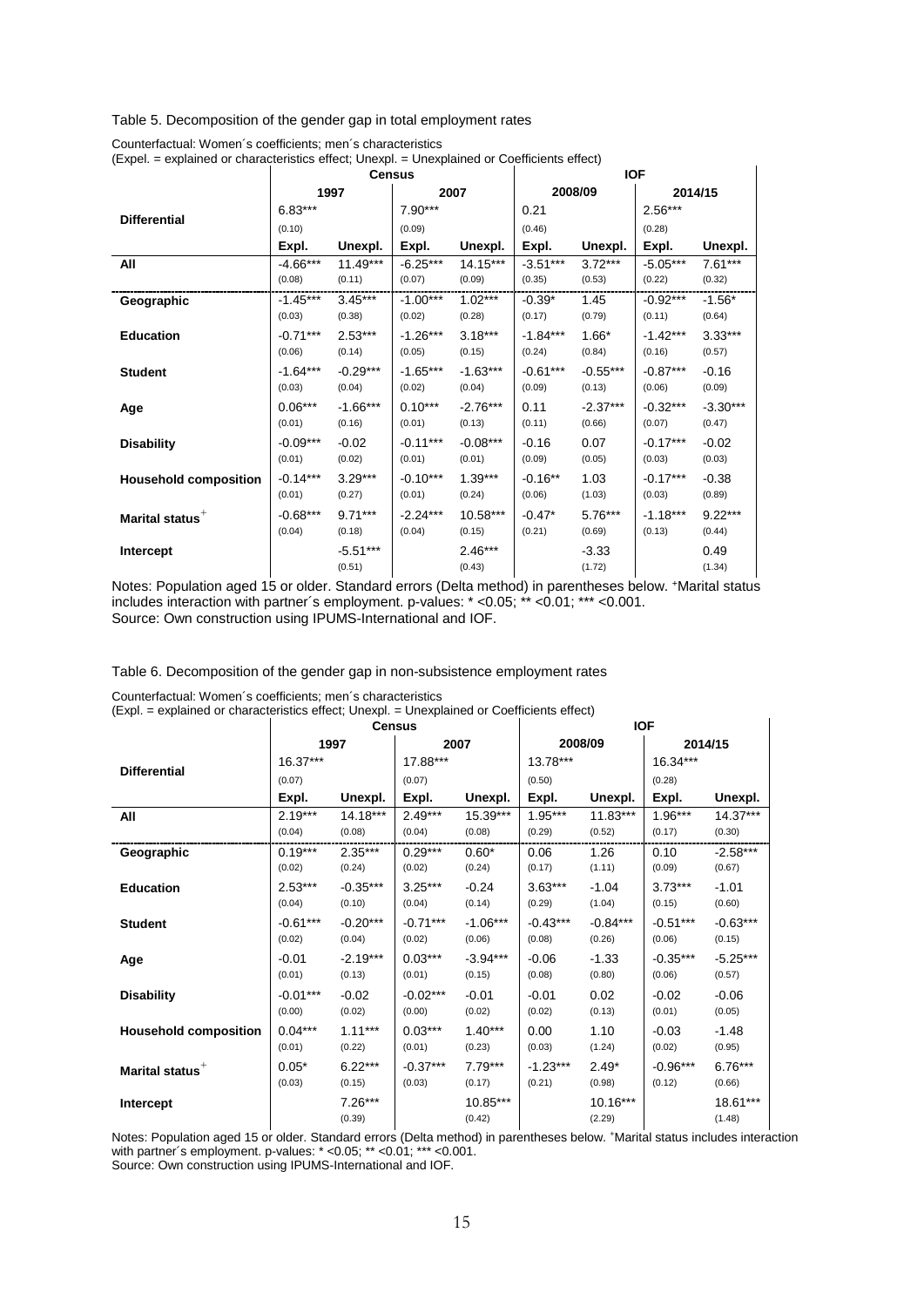Table 7. Decomposition of the gender gap in employment rates, 2007

Counterfactual: Women´s coefficients; men´s characteristics (Expl. = explained or characteristics effect; Unexpl. = Unexplained or Coefficients effect)

|                              | 7.90***               | <b>Total</b>        | Non-subsistence<br>17.88*** |            |
|------------------------------|-----------------------|---------------------|-----------------------------|------------|
| <b>Differential</b>          | (0.09)                |                     | (0.07)                      |            |
|                              | Expl.                 | Unexpl.             | Expl.                       | Unexpl.    |
| All                          |                       | $-6.80***$ 14.70*** | $2.71***$                   | $15.17***$ |
|                              | $(0.07)$ $(0.10)$     |                     | (0.05)                      | (0.08)     |
| Geographic                   | $-0.95***$ 0.70*      |                     | $0.22***$                   | 0.14       |
|                              | $(0.02)$ $(0.29)$     |                     | (0.01)                      | (0.24)     |
| <b>Education</b>             | $-0.43***$ 1.86***    |                     | $1.60***$                   | $0.54**$   |
|                              | (0.07)                | (0.20)              | (0.05)                      | (0.19)     |
| <b>Student</b>               | $-1.63***$ $-1.61***$ |                     | $-0.63***$                  | $-1.02***$ |
|                              | (0.02)                | (0.04)              | (0.02)                      | (0.06)     |
| Language                     | $-1.11***$ 1.84***    |                     | $1.84***$                   | $-1.57***$ |
|                              | $(0.06)$ $(0.19)$     |                     | (0.04)                      | (0.19)     |
| Age                          | $0.10***$ $-2.62***$  |                     | $0.03***$                   | $-4.21***$ |
|                              | (0.01)                | (0.14)              | (0.01)                      | (0.15)     |
| <b>Disability</b>            | $-0.10***$            | $-0.08***$          | -0.02***                    | $-0.01$    |
|                              | (0.01)                | (0.01)              | (0.00)                      | (0.02)     |
| Race                         | $-0.01***$            | $0.03***$           | $0.00***$                   | $0.02***$  |
|                              | (0.00)                | (0.00)              | (0.00)                      | (0.00)     |
| Religion                     | -0.23***              | $0.69***$           | -0.03***                    | $0.56***$  |
|                              | (0.01)                | (0.07)              | (0.01)                      | (0.08)     |
| <b>Household composition</b> | $-0.10***$ 1.56***    |                     | $0.02***$                   | $1.62***$  |
|                              | (0.01)                | (0.24)              | (0.01)                      | (0.23)     |
| Marital status <sup>+</sup>  | $-2.20***$            | $10.67***$          | -0.33***                    | $8.09***$  |
|                              | (0.04)                | (0.15)              | (0.02)                      | (0.18)     |
| Immigration                  | $-0.12***$            | $0.62***$           | $0.03***$                   | $0.22***$  |
|                              | (0.01)                | (0.03)              | (0.00)                      | (0.02)     |
| <b>Intercept</b>             |                       | $1.04*$             |                             | 10.80***   |
|                              |                       | (0.44)              |                             | (0.44)     |

Notes: Population aged 15 or older. Standard errors (Delta method) in parentheses below. +Marital status includes interaction with partner´s employment. p-values: \* <0.05; \*\* <0.01; \*\*\* <0.001.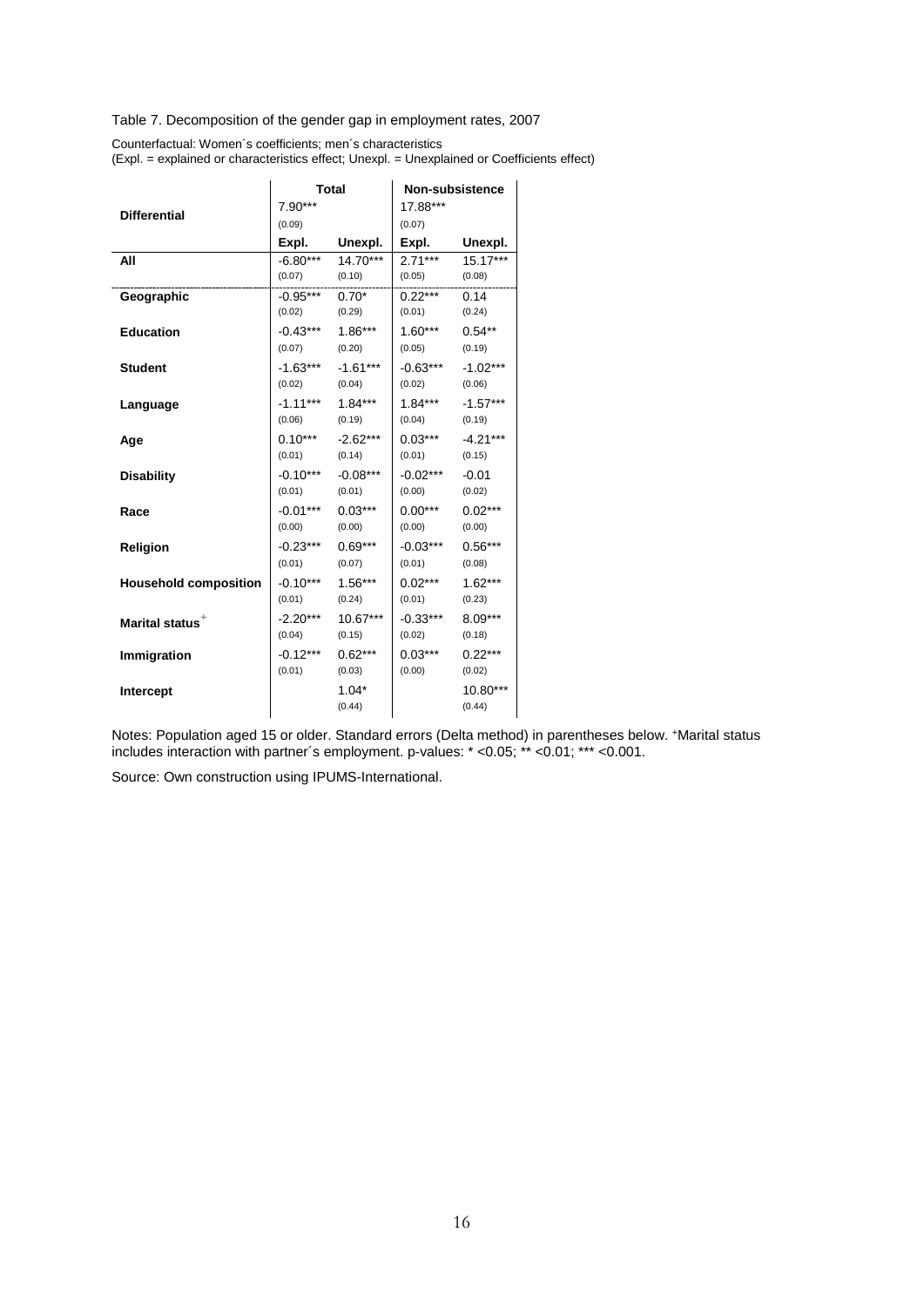Table 8. Decomposition of the gender gap in total employment rates, alternative counterfactual

|                              |            |                      | <b>Census</b> |                     | <b>IOF</b> |                   |            |                |  |  |
|------------------------------|------------|----------------------|---------------|---------------------|------------|-------------------|------------|----------------|--|--|
|                              |            | 1997                 |               | 2007                |            | 2008/09           |            | 2014/15        |  |  |
| <b>Differential</b>          | $6.83***$  |                      | $7.90***$     |                     | 0.21       |                   | $2.56***$  |                |  |  |
|                              | (0.10)     |                      | (0.09)        |                     | (0.46)     |                   | (0.28)     |                |  |  |
|                              | Expl.      | Unexpl.              | Expl.         | Unexpl.             | Expl.      | Unexpl.           | Expl.      | Unexpl.        |  |  |
| All                          | $-2.65***$ | $9.49***$            | $-4.26***$    | $12.16***$          | $-2.83***$ | $3.04***$         | $-3.02***$ | $5.58***$      |  |  |
|                              | (0.08)     | (0.11)               | (0.07)        | (0.10)              | (0.43)     | (0.52)            | (0.24)     | (0.31)         |  |  |
| Geographic                   | $-0.14***$ | $2.34***$            | $0.06***$     | 0.25                | 0.17       | 1.14              | $-0.51***$ | $-1.68**$      |  |  |
|                              | (0.02)     | (0.36)               | (0.01)        | (0.26)              | (0.16)     | (0.75)            | (0.09)     | (0.57)         |  |  |
| <b>Education</b>             | $1.03***$  | $1.19***$            | $0.53***$     | $1.74***$           | $-0.41$    | 0.89              | $0.82*$    | $1.94***$      |  |  |
|                              | (0.08)     | (0.07)               | (0.06)        | (0.08)              | (0.46)     | (0.59)            | (0.37)     | (0.38)         |  |  |
| <b>Student</b>               | $-1.99***$ | $-0.13***$           | $-2.20***$    | $-1.00***$          | $-1.11***$ | $-0.38***$        | $-1.18***$ | $-0.10$        |  |  |
|                              | (0.03)     | (0.02)               | (0.03)        | (0.03)              | (0.20)     | (0.10)            | (0.13)     | (0.06)         |  |  |
| Age                          | $-0.04***$ | $-1.54***$           | $-0.01$       | $-2.50***$          | $-0.26$    | $-2.13***$        | $-0.39***$ | $-3.01***$     |  |  |
|                              | (0.01)     | (0.15)               | (0.01)        | (0.12)              | (0.13)     | (0.63)            | (0.09)     | (0.44)         |  |  |
| <b>Disability</b>            | $-0.11***$ | $-0.01$              | $-0.11***$    | $-0.06***$          | $-0.15$    | 0.05              | $-0.23***$ | $-0.02$        |  |  |
|                              | (0.01)     | (0.01)               | (0.01)        | (0.01)              | (0.08)     | (0.04)            | (0.05)     | (0.02)         |  |  |
| <b>Household composition</b> | $-0.06***$ | $3.14***$            | $-0.07***$    | $1.28***$           | $-0.06$    | 0.94              | $-0.32***$ | $-0.30$        |  |  |
|                              | (0.01)     | (0.26)               | (0.01)        | (0.22)              | (0.06)     | (1.00)            | (0.05)     | (0.80)         |  |  |
| Marital status <sup>+</sup>  | $-1.35***$ | $9.86***$            | $-2.45***$    | $10.17***$          | $-1.02*$   | $5.74***$         | $-1.21***$ | $8.30***$      |  |  |
|                              | (0.07)     | (0.21)               | (0.06)        | (0.17)              | (0.46)     | (0.90)            | (0.28)     | (0.51)         |  |  |
| Intercept                    |            | $-5.36***$<br>(0.50) |               | $2.29***$<br>(0.40) |            | $-3.21$<br>(1.72) |            | 0.44<br>(1.22) |  |  |

Counterfactual: Men´s coefficients; women´s characteristics (Expl. = explained or characteristics effect; Unexpl. = Unexplained or Coefficients effect)

Notes: Population aged 15 or older. Standard errors (Delta method) in parentheses below. +Marital status includes interaction with partner´s employment. p-values: \* <0.05; \*\* <0.01; \*\*\* <0.001.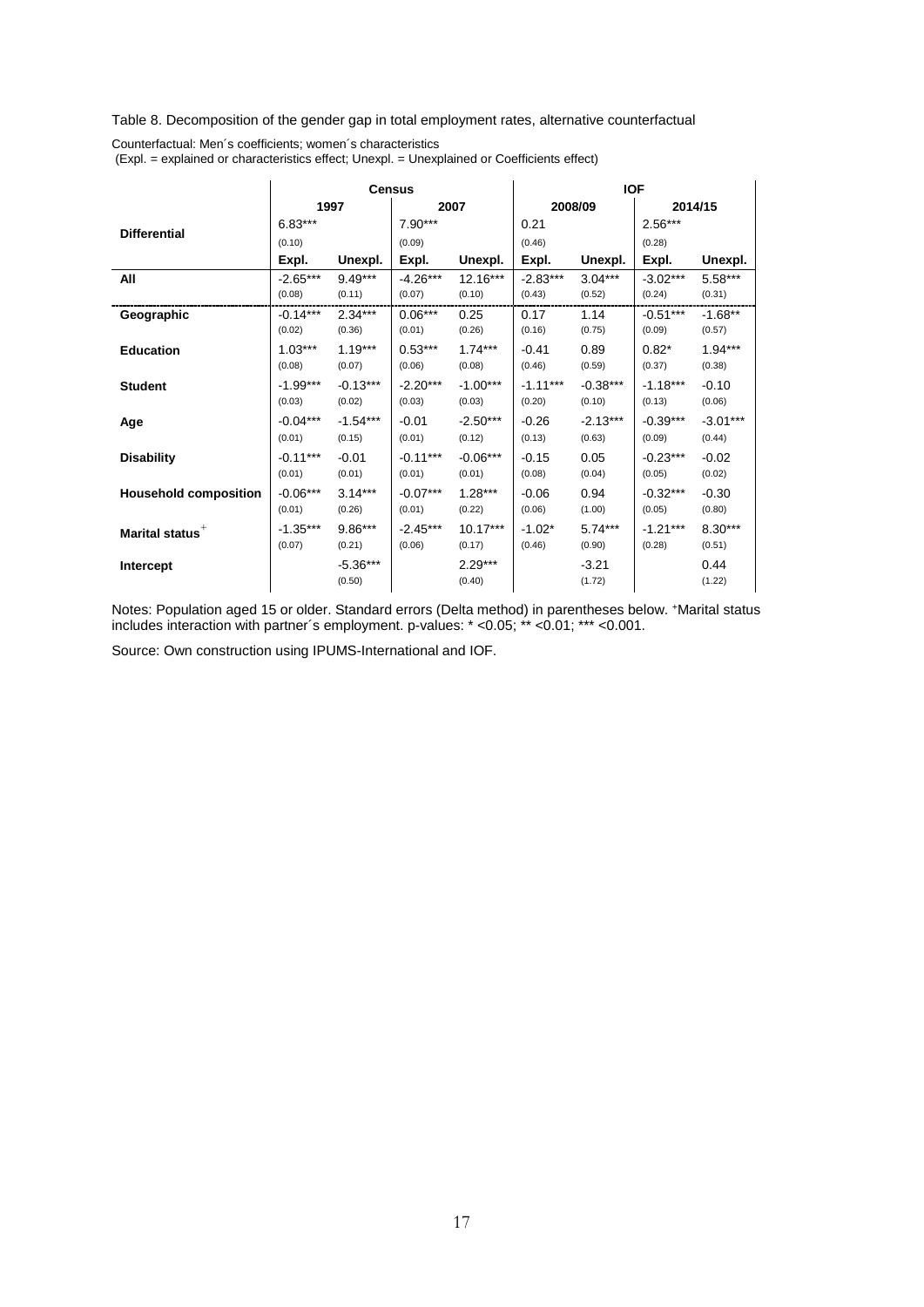Table 9. Decomposition of the gender gap in non-subsistence employment rates, alternative counterfactual

|                              |            |                   | <b>Census</b> |                     |            |                     | <b>IOF</b> |                    |
|------------------------------|------------|-------------------|---------------|---------------------|------------|---------------------|------------|--------------------|
|                              |            | 1997              |               | 2007                | 2008/09    | 2014/15             |            |                    |
| <b>Differential</b>          | $16.37***$ |                   | 17.88***      |                     | 13.78***   |                     | 16.34***   |                    |
|                              | (0.07)     |                   | (0.07)        |                     | (0.50)     |                     | (0.28)     |                    |
|                              | Expl.      | Unexpl.           | Expl.         | Unexpl.             | Expl.      | Unexpl.             | Expl.      | Unexpl.            |
| All                          | $4.81***$  | 11.56***          | $4.73***$     | $13.16***$          | $4.20***$  | $9.57***$           | $2.67***$  | 13.66***           |
|                              | (0.06)     | (0.08)            | (0.06)        | (0.08)              | (0.52)     | (0.53)              | (0.30)     | (0.35)             |
| Geographic                   | $0.83***$  | $1.76***$         | $0.47***$     | $0.56**$            | $-0.34$    | 1.24                | $-0.44*$   | $-2.05***$         |
|                              | (0.04)     | (0.19)            | (0.03)        | (0.20)              | (0.25)     | (0.90)              | (0.20)     | (0.60)             |
| <b>Education</b>             | $5.50***$  | $-0.14***$        | $6.57***$     | $-0.10$             | $6.31***$  | $-0.65$             | $6.82***$  | $-0.44$            |
|                              | (0.06)     | (0.04)            | (0.06)        | (0.07)              | (0.41)     | (0.62)              | (0.43)     | (0.40)             |
| <b>Student</b>               | $-1.65***$ | $-0.07***$        | $-2.12***$    | $-0.59***$          | $-1.27***$ | $-0.49***$          | $-1.54***$ | $-0.37***$         |
|                              | (0.04)     | (0.01)            | (0.04)        | (0.03)              | (0.20)     | (0.15)              | (0.17)     | (0.09)             |
| Age                          | $-0.03*$   | $-1.76***$        | $-0.05***$    | $-3.26***$          | $-0.15$    | $-1.09$             | $-0.37***$ | $-4.92***$         |
|                              | (0.01)     | (0.10)            | (0.01)        | (0.12)              | (0.10)     | (0.65)              | (0.08)     | (0.53)             |
| <b>Disability</b>            | $-0.04***$ | $-0.01$           | $-0.06***$    | $-0.01$             | $-0.01$    | 0.02                | $-0.08***$ | $-0.04$            |
|                              | (0.00)     | (0.01)            | (0.00)        | (0.01)              | (0.04)     | (0.09)              | (0.03)     | (0.03)             |
| <b>Household composition</b> | 0.02       | $0.93***$         | 0.02          | $1.19***$           | $-0.12*$   | 0.96                | $-0.15***$ | $-1.31$            |
|                              | (0.01)     | (0.18)            | (0.01)        | (0.19)              | (0.06)     | (1.02)              | (0.04)     | (0.86)             |
| Marital status <sup>+</sup>  | $0.18***$  | $5.00***$         | $-0.11$       | $6.23***$           | $-0.23$    | 1.16                | $-1.57***$ | $5.92***$          |
|                              | (0.07)     | (0.14)            | (0.07)        | (0.17)              | (0.43)     | (0.95)              | (0.43)     | (0.70)             |
| Intercept                    |            | 5.86***<br>(0.32) |               | $9.12***$<br>(0.35) |            | $8.43***$<br>(1.93) |            | 16.86***<br>(1.35) |

Counterfactual: Men´s coefficients; women´s characteristics (Expl. = explained or characteristics effect; Unexpl. = Unexplained or Coefficients effect)

Notes: Population aged 15 or older. Standard errors (Delta method) in parentheses below. +Marital status includes interaction with partner´s employment. p-values: \* <0.05; \*\* <0.01; \*\*\* <0.001.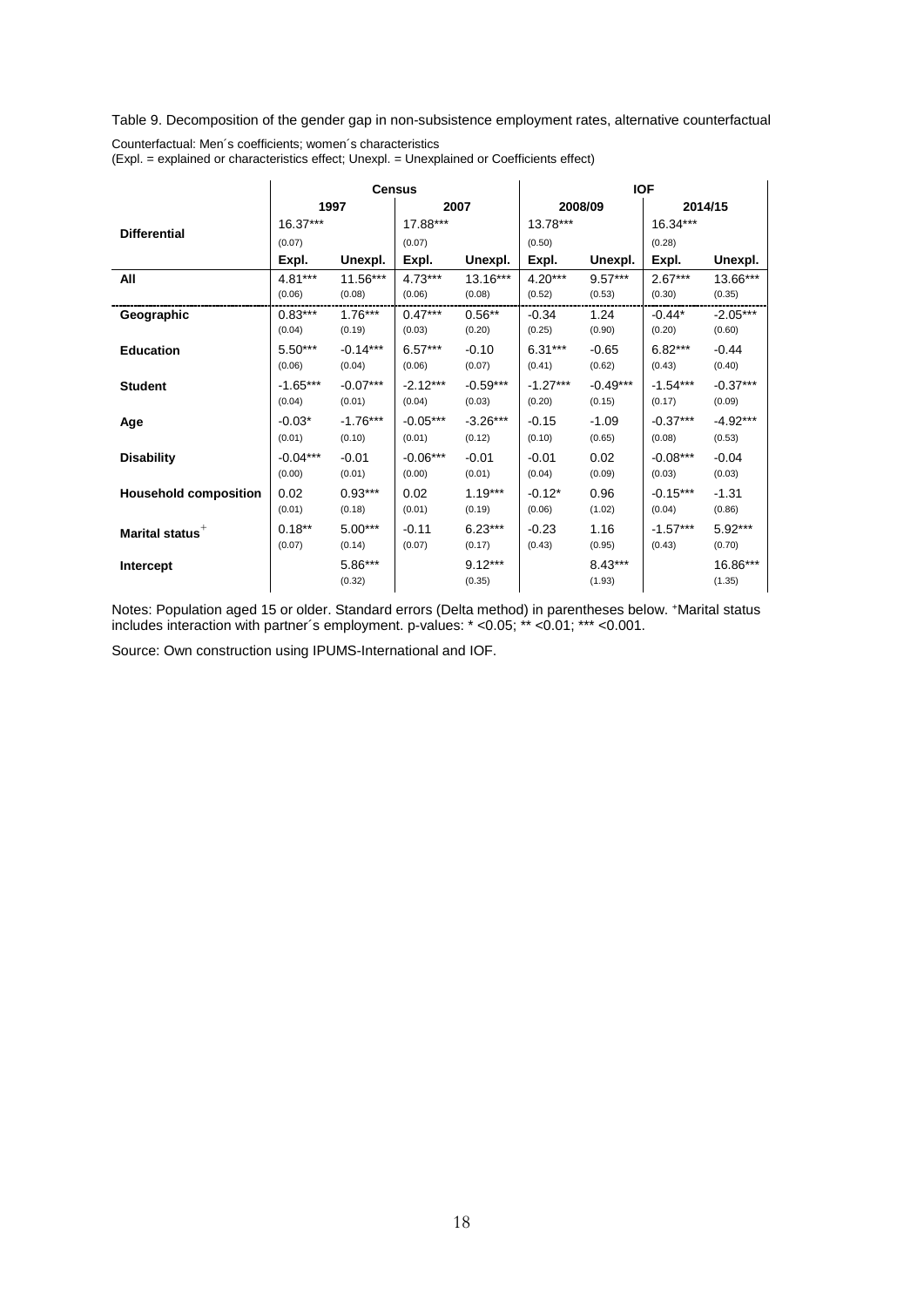Table 10. Decomposition of the gender gap in employment rates, 2007, alternative counterfactual

| Counterfactual: Men's coefficients; women's characteristics                                 |
|---------------------------------------------------------------------------------------------|
| (Expl. = explained or characteristics effect; Unexpl. = Unexplained or Coefficients effect) |

| <b>Differential</b>          | <b>Total</b>         |                      | <b>Non-subsistence</b> |                      |
|------------------------------|----------------------|----------------------|------------------------|----------------------|
|                              | 7.90***<br>(0.09)    |                      | 17.88***<br>(0.07)     |                      |
|                              |                      | Expl. Unexpl.        | Expl.                  | Unexpl.              |
| All                          |                      | $-4.37***$ 12.27***  | $5.07***$              | 12.81***             |
|                              | $(0.07)$ $(0.10)$    |                      | $(0.07)$ $(0.08)$      |                      |
| Geographic                   | $0.05***$ -0.03      |                      | $0.35***$              | 0.18                 |
|                              | $(0.01)$ $(0.26)$    |                      | (0.03)                 | (0.20)               |
| <b>Education</b>             | $0.51***$ 1.05***    |                      | $3.84***$              | $0.27**$             |
|                              | (0.09)               | (0.11)               | (0.08)                 | (0.09)               |
| <b>Student</b>               | $-2.17***$<br>(0.03) | $-0.98***$<br>(0.03) | $-1.95***$<br>(0.03)   | $-0.55***$<br>(0.03) |
| Language                     | -0.07                | $1.01***$            | $3.00***$              | $-0.76***$           |
|                              | (0.08)               | (0.10)               | (0.07)                 | (0.09)               |
| Age                          | $-0.01$              | $-2.35***$           | $-0.04***$             | $-3.38***$           |
|                              | (0.01)               | (0.12)               | (0.01)                 | (0.12)               |
| <b>Disability</b>            | -0.11***             | $-0.06***$           | $-0.05***$             | $-0.01$              |
|                              | (0.01)               | (0.01)               | (0.00)                 | (0.01)               |
| Race                         | $0.00**$             | $0.02***$            | 0.00                   | $0.01***$            |
|                              | (0.00)               | (0.00)               | (0.00)                 | (0.00)               |
| <b>Religion</b>              | $-0.07***$           | $0.53***$            | 0.00                   | $0.42***$            |
|                              | (0.01)               | (0.06)               | (0.01)                 | (0.06)               |
| <b>Household composition</b> | $-0.07***$           | $1.43***$            | 0.01                   | $1.34***$            |
|                              | (0.01)               | (0.22)               | (0.01)                 | (0.19)               |
| Marital status <sup>+</sup>  | $-2.43***$           | $10.19***$           | -0.21***               | $6.33***$            |
|                              | (0.06)               | (0.17)               | (0.06)                 | (0.17)               |
| Immigration                  | $0.00\,$<br>(0.01)   | $0.49***$<br>(0.02)  | $0.13***$<br>(0.01)    | $0.15***$<br>(0.02)  |
| Intercept                    |                      | $0.96*$              |                        | $8.80***$            |
|                              |                      | (0.41)               |                        | (0.35)               |
|                              |                      |                      |                        |                      |

Note: Population aged 15 or older. Standard errors (Delta method) in parentheses below. +Marital status includes interaction with partner´s employment. p-values: \* <0.05; \*\* <0.01; \*\*\* <0.001.

Source: Own construction using IPUMS-International.

### **6 Concluding remarks**

In this paper, we have investigated the trend in gender inequality in employment in Mozambique. We have shown that, in line with the conventional wisdom in development economics, men are taking more advantage than women during the expansion of the non-subsistence sector in recent years, thus aggravating the gender gap in employment in Mozambique, especially in terms of quality. Using a counterfactual analysis and a Blinder-Oaxaca-type decomposition, we have also investigated to what extent this gender gap can be explained by differences in characteristics or by differences in conditional employment probabilities.

Our findings show that a substantial part of the gender gap in non-subsistence employment can be explained by gender inequality in human capital, with men outperforming women in attained education, literacy, and Portuguese language proficiency. We have also identified a large differential in conditional employment probabilities of married men and women, along with other possible effects not explained by differences in endowments.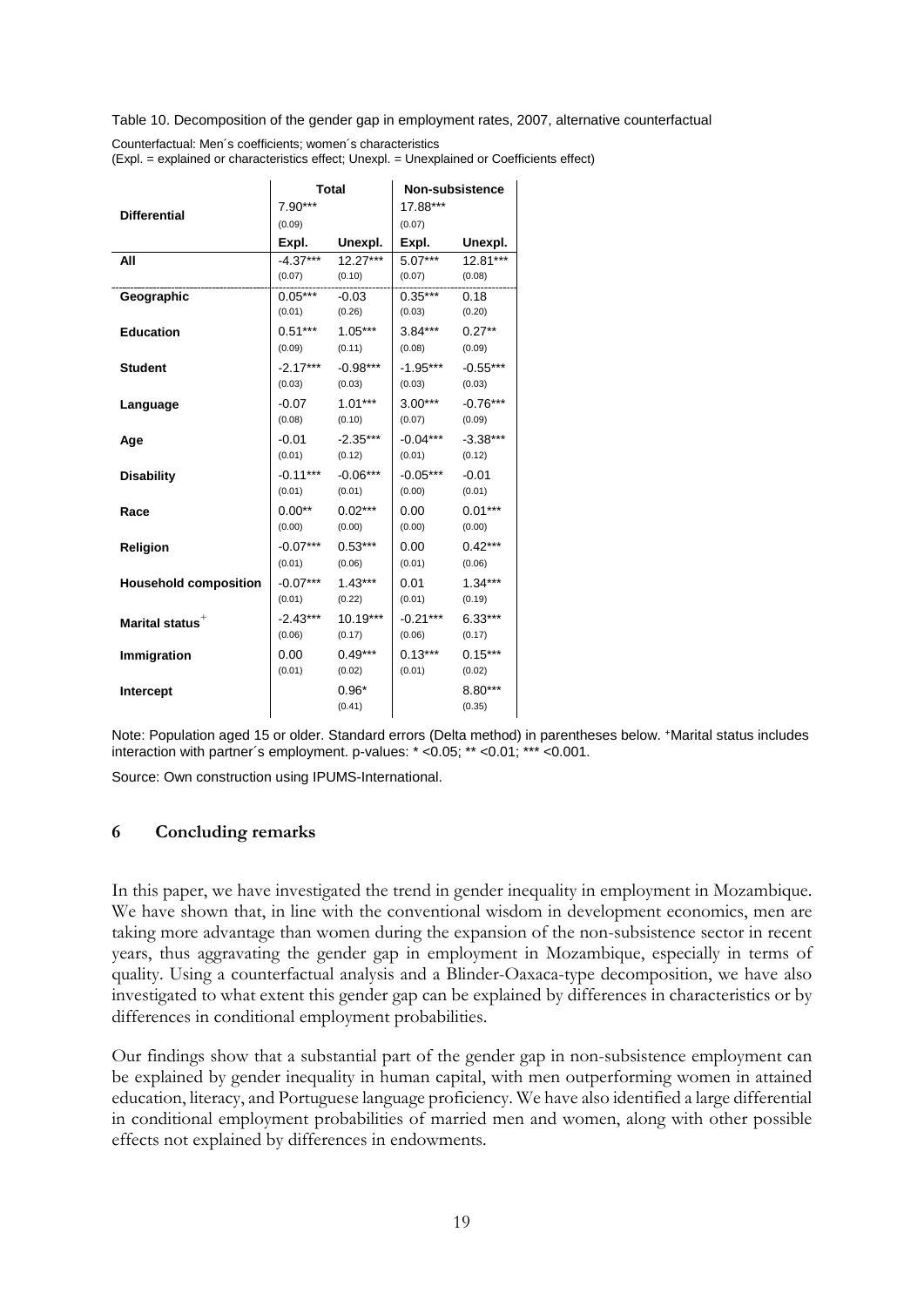The conventional wisdom predicts that, in later stages of development, women would outperform men in education, fertility rates would drop, and white-collar jobs, more common among women, would be more abundant. However, this is a lengthy process and the economic context and initial conditions matter, as has also been pointed out by the related literature. The economic growth in still very poor sub-Saharan countries, a resource-rich region with very weak industrialization and lack of infrastructure, differs from the paths followed by others in their development process (see Arndt, McKay, and Tarp, 2016). Furthermore, the region is characterized by large inequalities among individuals as well as among population groups and geographical areas, and a weak and urban-biased welfare state (Odusola et al., 2017). Even in the most developed economies, women tend to lag behind men in the quantity and quality of jobs.

The OECD has recently included increasing women's participation in economic life among those crucial policy packages that are both growth-friendly and that reduce inequality (OECD, 2015). There is plenty of room to enhance women's access to better jobs by improving their education and facilitating the employment of married women, towards a more inclusive growth path in line with the sustainable development goals. In this line, the World Bank (World Bank, 2012) has pointed out that policy may promote the economic opportunities of women in different areas, such as: i) formal institutions (e.g. correcting discriminatory laws and regulation, and gender bias in service delivery), ii) informal institutions that alleviate the constraints on women´s time (e.g. increasing access to child care and parental leave, infrastructure investments, easing women's access to technology and transport), and iii) the working of markets (i.e. with active labour market policies addressing information problems, especially with skills training and wage subsidies, and affirmative action programs that improve the entry of women into wage employment and their advancement on the job once they are employed).

### **References**

- Anyanwu, J.C. and D. Augustine (2013). 'Gender equality in employment in Africa: Empirical analysis and policy implications', African Development Review, 25(4), 400-420.
- Arndt, C., A. McKay, and F. Tarp (2016). *Growth and poverty in Sub-Saharan Africa*. Oxford University Press, Oxford, UK: 190-217.
- Arora, D. (2015). 'Gender Differences in time poverty in rural Mozambique'. *Review of Social Economy*, 73(2), 196-221.
- Blinder, A.S. (1973). 'Wage discrimination: reduced form and structural estimates'. *Journal of Human Resources*, 8(4), 436–55.
- Essama-Nssah, B. and P.J. Lambert (2012). 'Influence Functions for policy impact analysis'. In J.A. Bishop and R. Salas (ed.), *Inequality, Mobility and Segregation: Essays in Honor of Jacques Silber*, Chapter 6 (Research on Economic Inequality, 20), Emerald, 135-159.
- Even, W. E. and D.A. Macpherson (1990). 'Plant size and the decline of unionism'. *Economics Letters*, 32(4), 393-398.
- Even, W. E. and D.A. Macpherson (1993). 'The decline of private-sector unionism and the gender wage gap'. *The Journal of Human Resources*, 28(2), 279-296.
- Firpo, S., N.M. Fortin, and T. Lemieux (2007). 'Decomposing wage distributions using Recentered Influence Function regressions.' Unpublished Manuscript, University of British Columbia.
- Firpo, S., N.M. Fortin, and T. Lemieux (2009). 'Unconditional quantile regressions'. *Econometrica*, 77, 953-973.